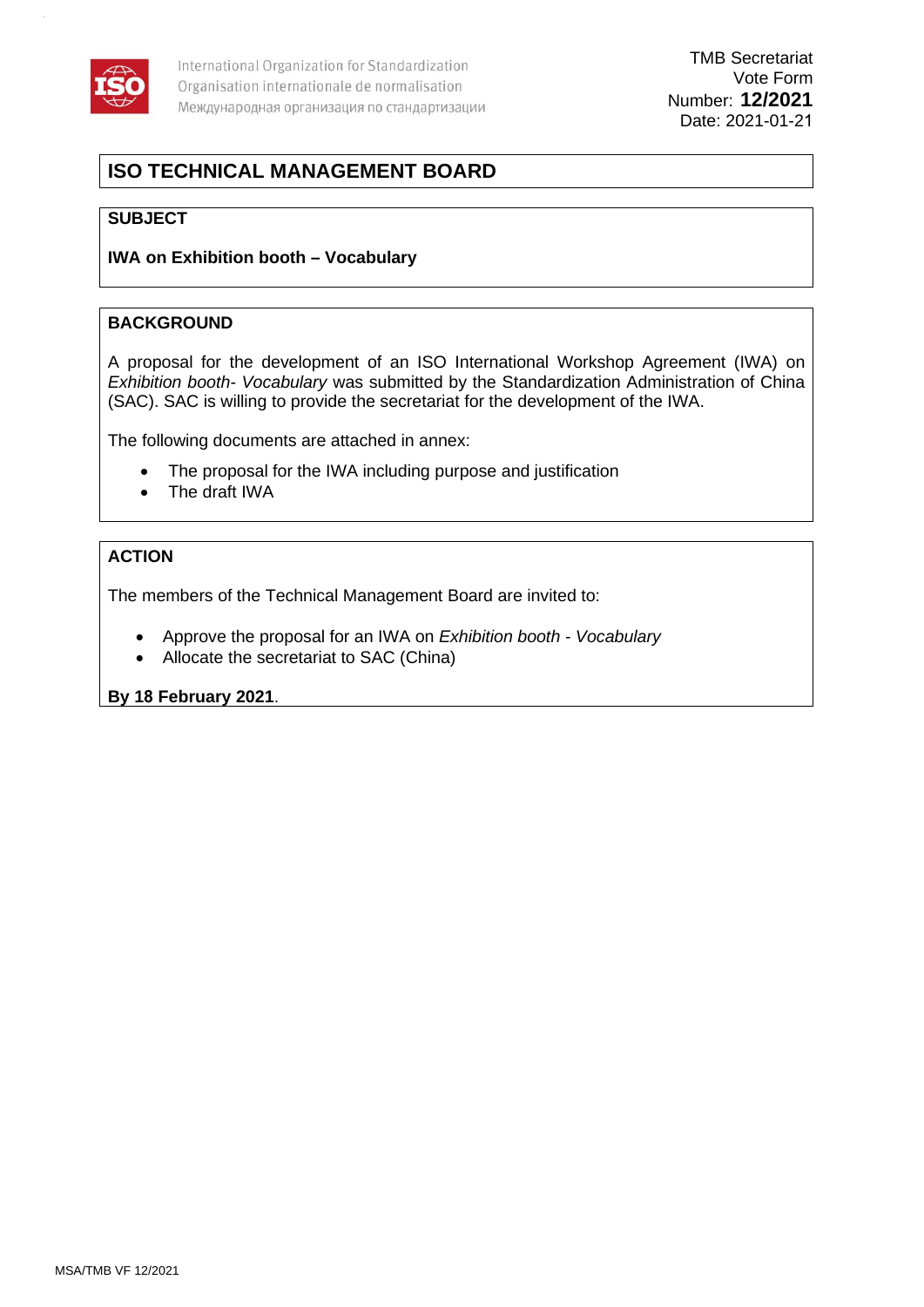

# **PROPOSAL FOR AN INTERNATIONAL WORKSHOP AGREEMENT**

A proposal for an International Workshop Agreement (IWA) shall be submitted to the secretariat of the Technical Management Board at ISO/CS [\(tmb@iso.org\)](mailto:tmb@iso.org). Proposals will be referred to the ISO Technical Management Board for approval (4-week ballot).

Once the proposal for the IWA is approved by the TMB, the proposer will be requested to prepare an announcement/invitation to the workshop, which will be circulated to the ISO members by ISO/CS. Please note that the announcement must be made at least 90 days in advance of the agreed date to allow potential attendees adequate time to plan on attending the workshop (Annex SI.3).

See the [ISO Supplement Annex SI](https://www.iso.org/sites/directives/current/consolidated/index.xhtml#_idTextAnchor514) for full details of the Procedure for the development of IWAs.

#### **Proposer**

*A proposal to hold an ISO workshop for the purpose of developing one or more IWAs on a particular subject may come from any source, including ISO member bodies, liaison organizations, corporate bodies, etc. An organization that is not an ISO member body or liaison organization, or is not international in scope, shall inform the ISO member body in the country of its intent to submit such a proposal.*

SAC(China)

**Contact details of the proposer**

**Name:** Ms.QIAO Zhenzhen

**Email:** ccpitzhen@163.com

#### **Title of the proposed IWA**

Exhibition booth—Vocabulary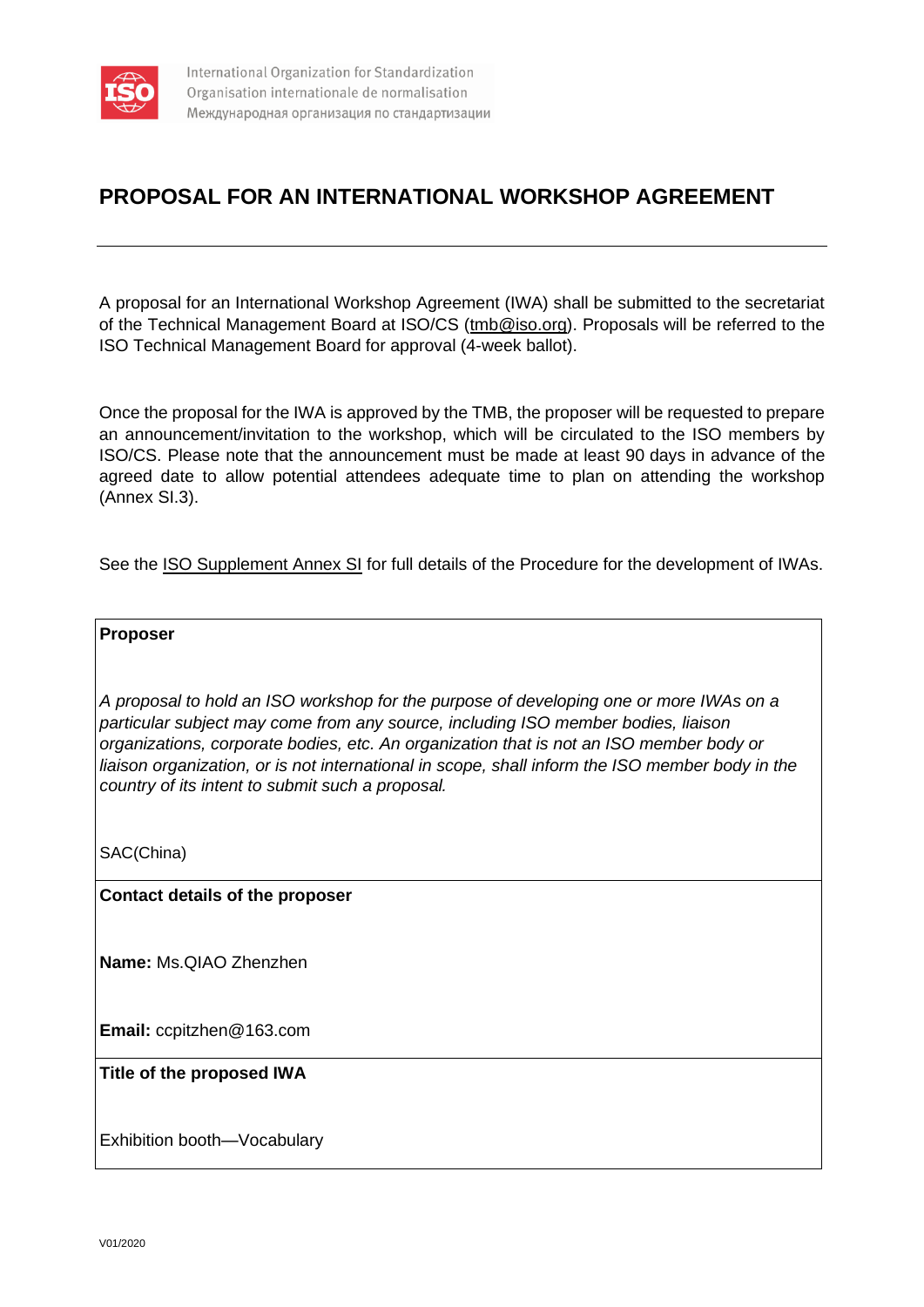Purpose and justification:

The IWA document aims to:

- to establish a set of standardized and explicit booth vocabulary, solve the ambiguity and misunderstanding caused by the lack of the standard, and form a common language for communication within the exhibition industry and between the exhibition industry and other industries;
- to strengthen the standardization of exhibition booth design, production, construction and management;
- to help improve the professional ability of exhibition practitioners;
- to promote communication and exchanges between exhibition industries of various countries and strengthen international cooperation in the exhibition industry.

#### **Justification 1:**

This IWA document is based on good practices from the exhibition industry of many countries aroud the world. With the rapid development of economic and trade globalization, exhibitions have become an indispensable platform for trade, exchange and cooperation among countries and regions. The number of exhibitions has increased year by year worldwide, and various exhibition service providers have emerged providing services at different levels. The work of booth design, production, construction and management are highly professional during the preexhibition, and it has a direct impact on the overall quality and level of the exhibition. However, there are many misunderstanding and communication problems resulted from lack of standardized booth vocabulary, and it always leads to the delay of booth design and construction, the waste of materials and the increase of project costs, lays a negative impact on the efficiency and quality of exhibitions as a whole.

#### **Justification 2:**

With repect to the international standards, few documents and reference interpret booth related vocabulary. In 2008, ISO published ISO 25639-1:2008 Exhibitions, shows, fairs and conventions — Part 1: Vocabulary. It contains terms related with individual and entity, types of events, general physical item of exhibitions. This IWA document is fundamentally different from ISO ISO 25639. It contains more than 80 specific terms of exhibition booth and establish a set of booth vocabulary about booth types, structrues and layout. This IWA document may solve the ambiguity and misunderstanding caused by the lack of international standards, and improve the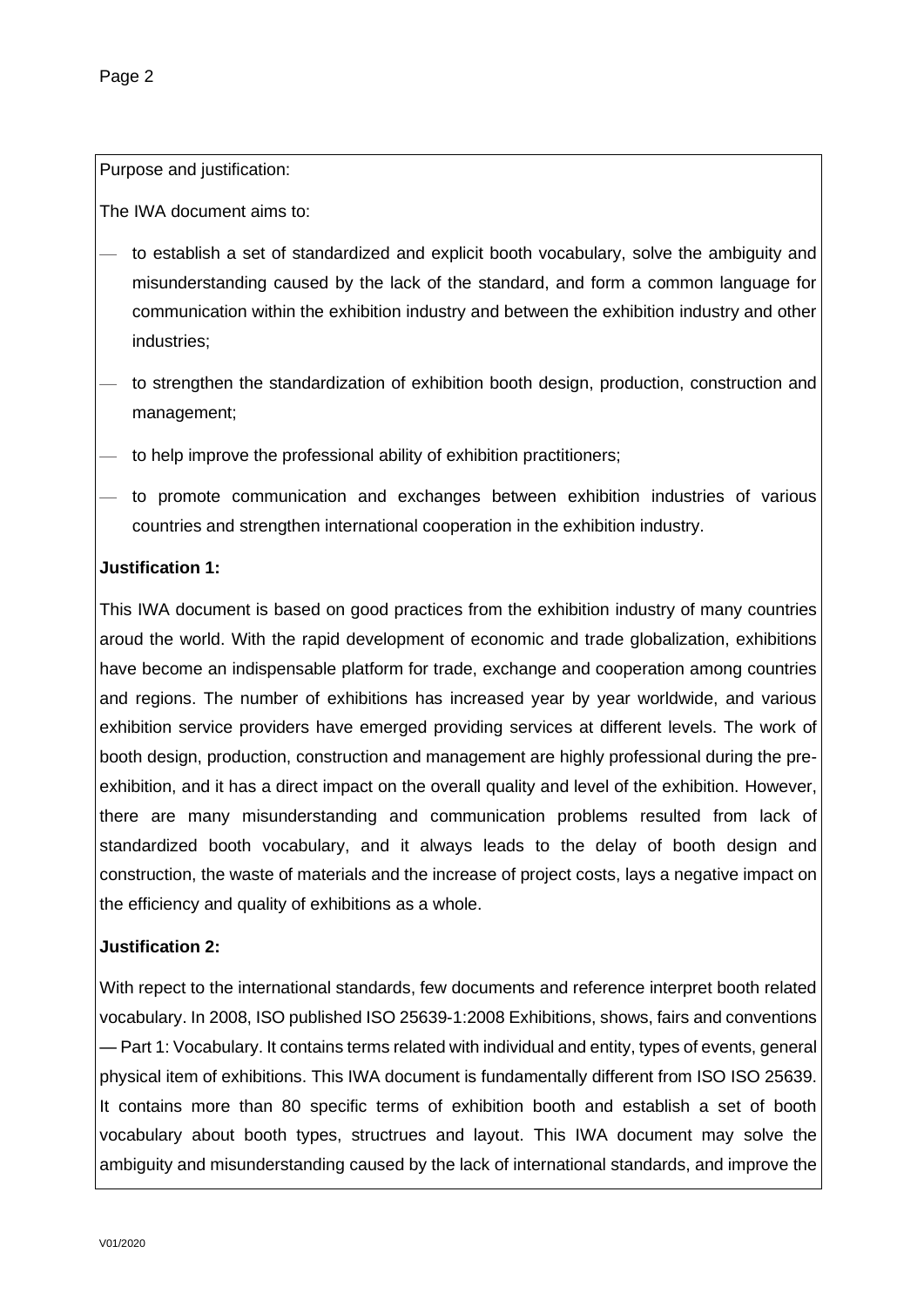accuracy of information exchange within the exhibition industry and between the exhibition industry and other industries.

#### **Justification 3:**

Due to the impact of COVID-19, online exhibitions have been launched instead of many large offline exhibitions in countries around the world.The rise of online exhibitions has brought about new technological advances and changes in management models.Virtual booth design and production under new technology will pose new challenges to practitioners. This document is an essential and fundamental reference in the preparation of exhibitions. It can provide clear guidance for practitioners and support for the standardization of exhibition booth design, production, construction and management of both online and offline exhibitions. Meanwhile, it can also help enhance the quality of work and service level of exhibition practitioners through improving their professionalism.

#### **Justification 4:**

From the perspective of the development of the global exhibition industry, there are differences in the number of exhibitions and the level of exhibition services in different countries, and there are also large gaps in the professional foundation and service quality of employees. This document can push forward the consensus reached by the international exhibition industry, urge the exhibition practitioners in various countries to pay attention to and use professional vocabulary, strengthen the exchange and cooperation of international exhibitions and develop international trade.

#### **Justification 5:**

*Exhibition booth—Vocabulary* is able to be an universal document within the exhibition industry. It not only brings vocabulary standard and reference to practitioners and enhances their professionalism, but also helps promote economic and trade exchanges and cooperation, generate new opportunities and drive economic growth in the host city/area of exhibitions.This IWA document is closely in line with the United Nations Sustainable Development Goals: SDG8- "Decent Work and Economic Growth" and SDG17 –"Partnerships for the goals".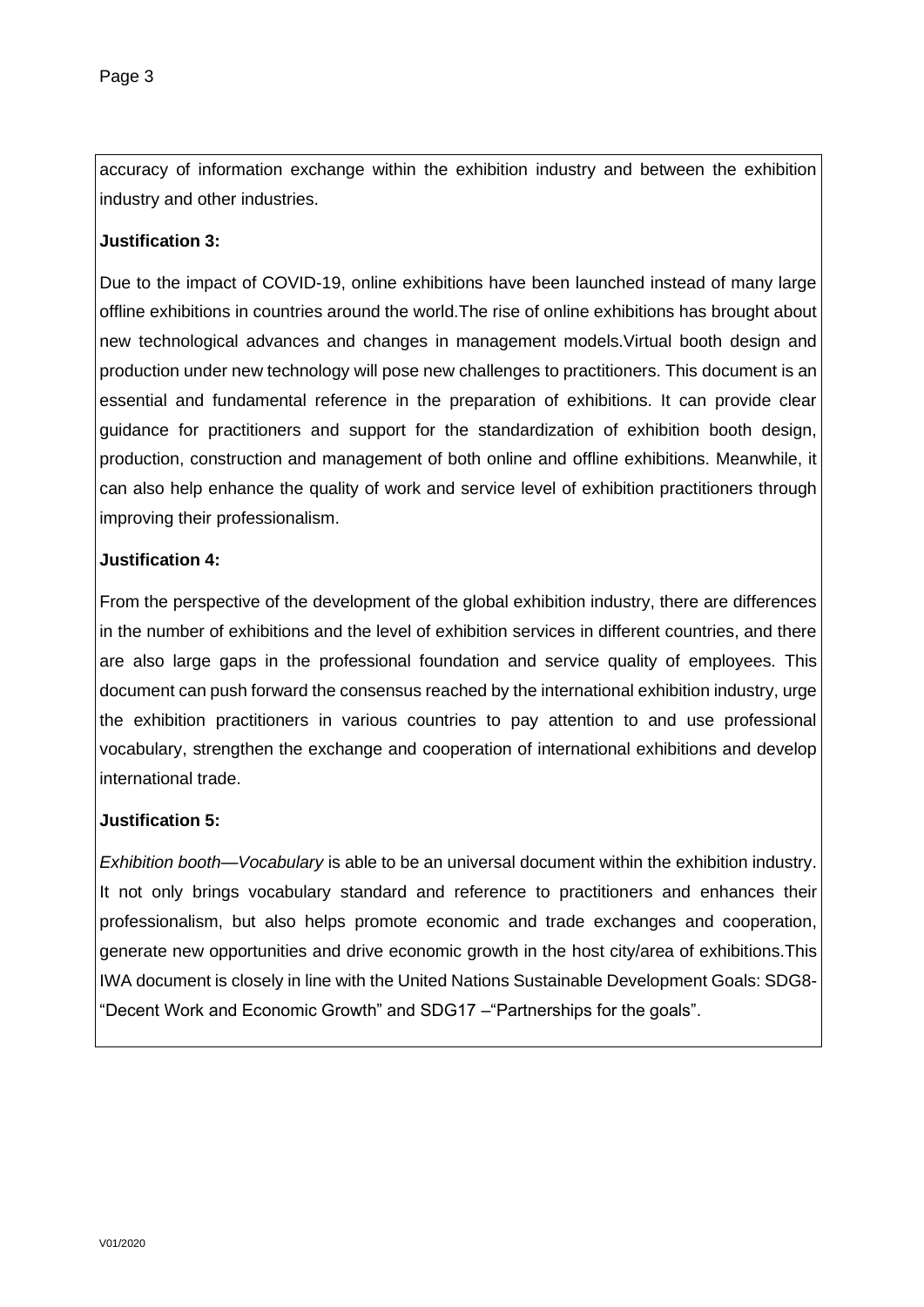**Does the proposed IWA relate to or impact on any existing work in ISO committees?** ☐ Yes ■No **Please list any relevant documents and/or ISO committees** ISO 25639-1 Exhibitions, shows, fairs and conventions — Part 1: Vocabulary ISO 20121 Event sustainability management systems — Requirements with guidance for use ISO 14785 - Tourist information offices — Tourist information and reception services — **Requirements** ISO/DIS 23592 - Service excellence – Principles and model ISO/IEC Guide 76:2020 Development of service standards - Recommendations for addressing consumer issues GB/T 26165-2010 Economic and Trade Fair Terminology SB/T 11161-2016 Exhibition Fittings, Terminology, Framing System SB/T 11162-2016 Booth Classification and Technical Specifications T/CCPITCSC 023-2019 Exhibition Booth—Terminology, published by CCPIT Commercial Sub-council Note: GB/T refers to the national standards published by Standardization Administration of China. SB/T refers to the sectoral standards published by Ministry of Commerce of the People's Republic of China. T/CCPITCSC refers to the association standards published by China Council for the Promotion of International Trade Commercial Sub-council.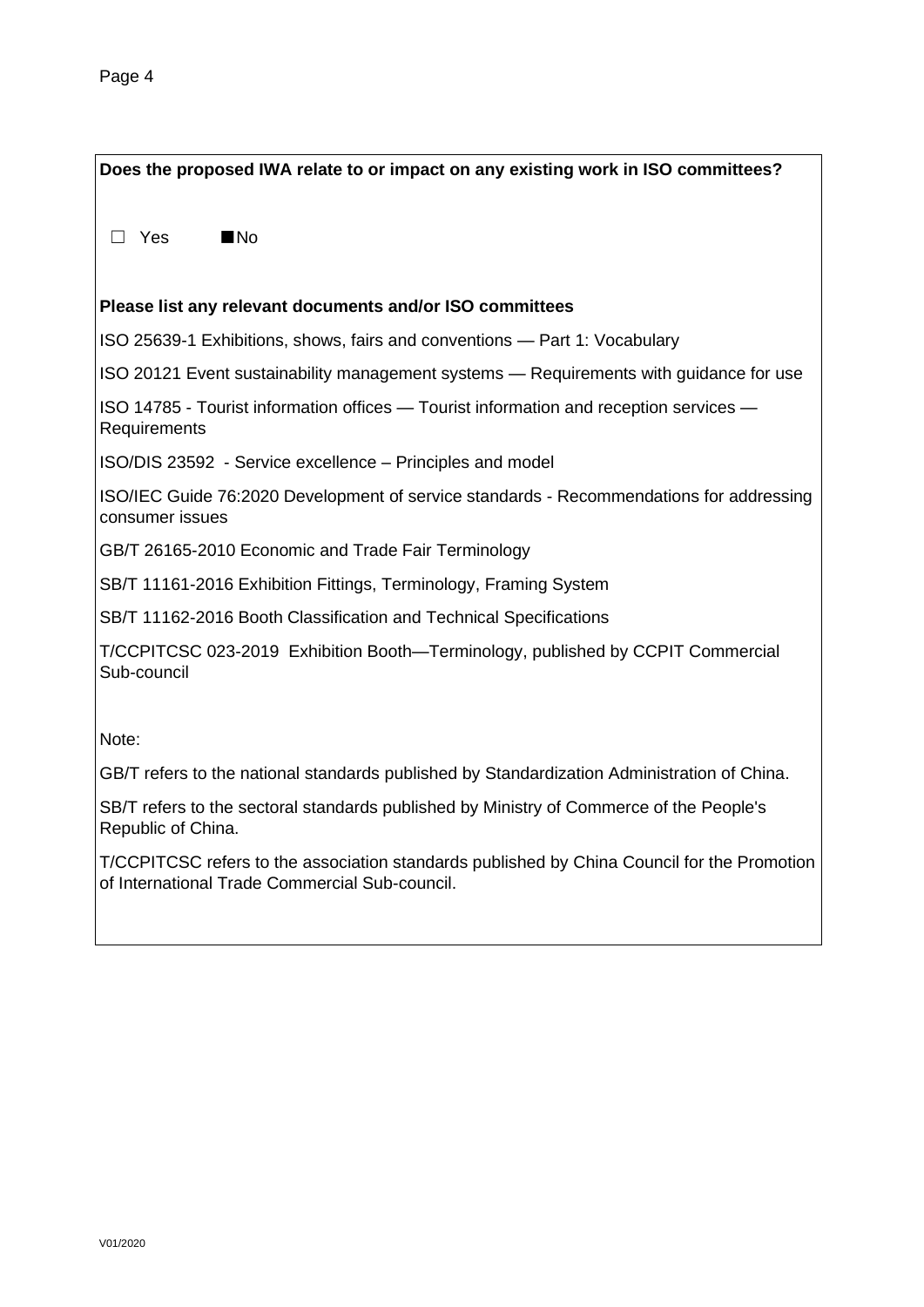#### **Relevant stakeholders (list of organizations that may be interested)**

France (GL events, UNIMEV-- French Meeting Industry Council)

USA (E.J.Krause & Associates,Inc, SISO-- Society of Independent Show Organizers)

India (Indian Exhibition Industry Association)

Jamaica (Montego Bay Convention and Exhibition Center)

United Kingdom (Reed Expo Group, AEO-- Association of Event Organisers)

Mexico (Mexico City International Convention and Exhibition Center, Centro Banamex, AMPROFEC Mexican Association of Professionals in fairs, exhibitions and conventions)

Germany (MesseFrankfurt Exhibition, AUMA-- Association of the German Trade Fair Industry)

Russia (RUEF-- Russian Union of Exhibitions and Fairs)

Iran (Iran International Exhibitions Company)

Japan (CMP Japan Group, EXA--Japan Exhibition Association)

Korea (AKEI-- Association of Korean Exhibition Industry)

China (Pico Group, North Star Events, Huakai Cultral and Creative Co.,Ltd., China Convention Exhibition Event Society)

Canada (DMGWorldMedia)

Sweden (Kistamassan Exhibition Company, Fairlink AB)

Singapore (Singapore Association of Convention and Exhibition Organisers and Suppliers)

Brazil (Diretriz Group, Alcantara Machado, UBRAFE--Brazilian Federation of Exhibitions)

Malaysia (Malaysia Convention and Exhibition Bureau, Pico International(M)Sdn.Bhd.)

Argentina (Messe Frankfurt Argentina, Groupo SYG, OMATEN Buenos Aires)

Australia (Pico Australia Pty Ltd., EEAA--Exhibition & Event Association of Australia)

Norway (Norwegian Promotion Group)

UFI (Union of International Fairs)

IAEE (International Association of Exhibitions and Events)

#### **Member body willing to act as secretariat**

SAC(CHINA)

#### **Number of meetings to be held (if more than one is envisaged) and proposed dates**

1 st Virtual Workshop(ZOOM Meeting) 25th-27th May, 2021

2<sup>nd</sup> Virtual Workshop(ZOOM Meeting) 24th-26th August, 2021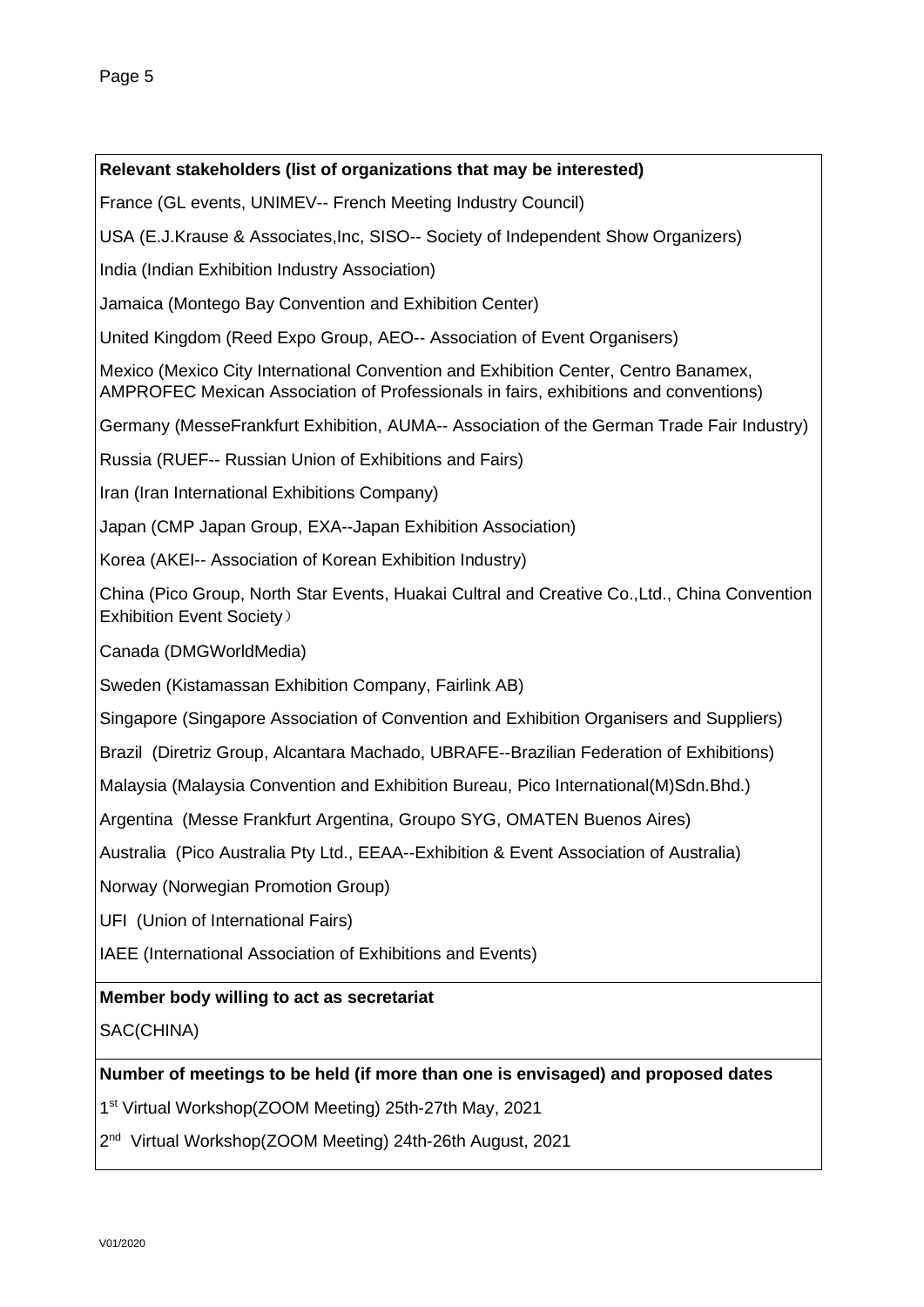### **Annexes are included with this proposal (give details)**

Click here to enter text.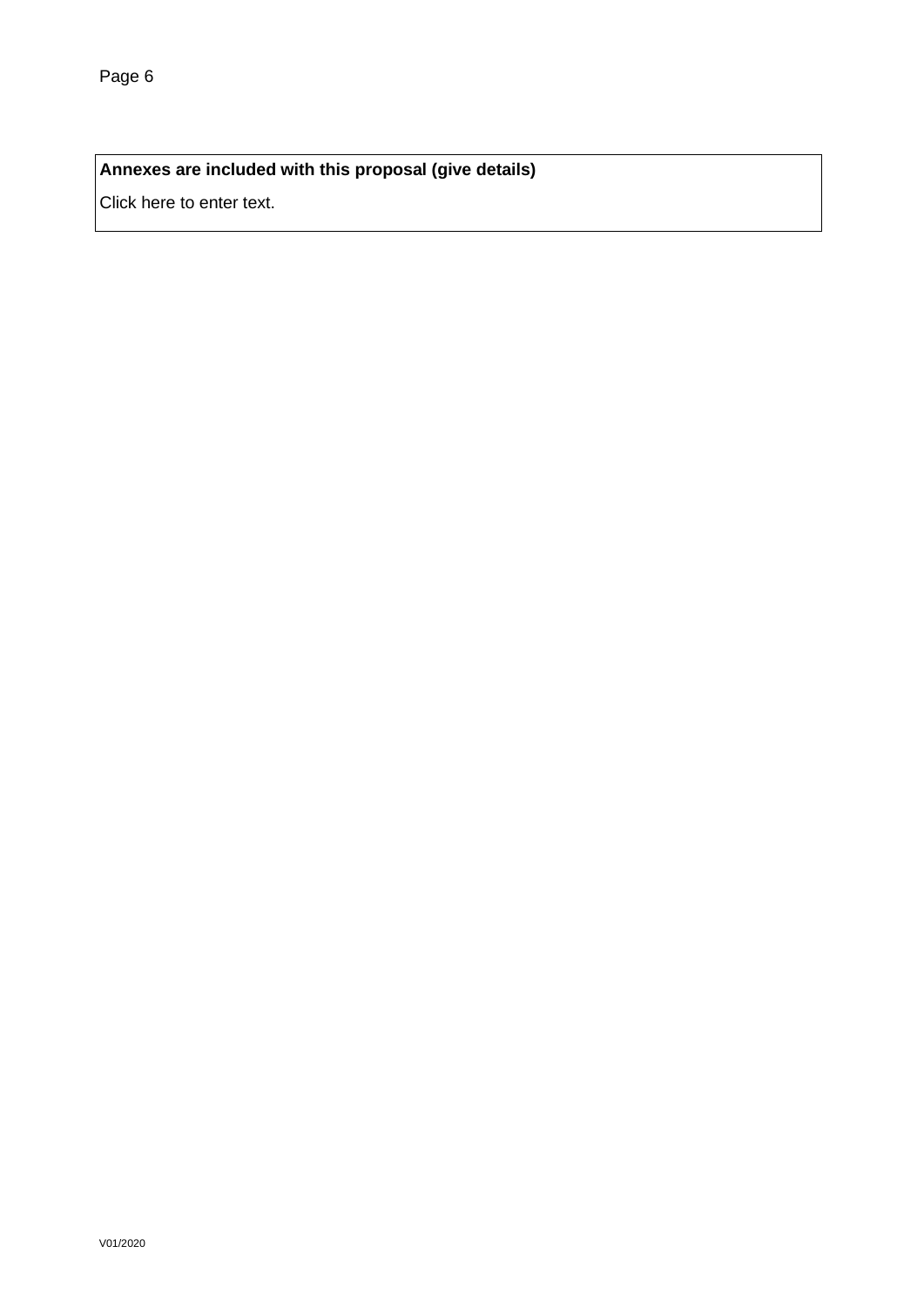# **INTERNATIONAL** WORKSHOP **AGREEMENT**



First edition 2020-11

# **Exhibition Booth—Vocabulary**



Reference number IWA XX:2020(E)

© ISO 2020

Not for Resale, 03/26/2020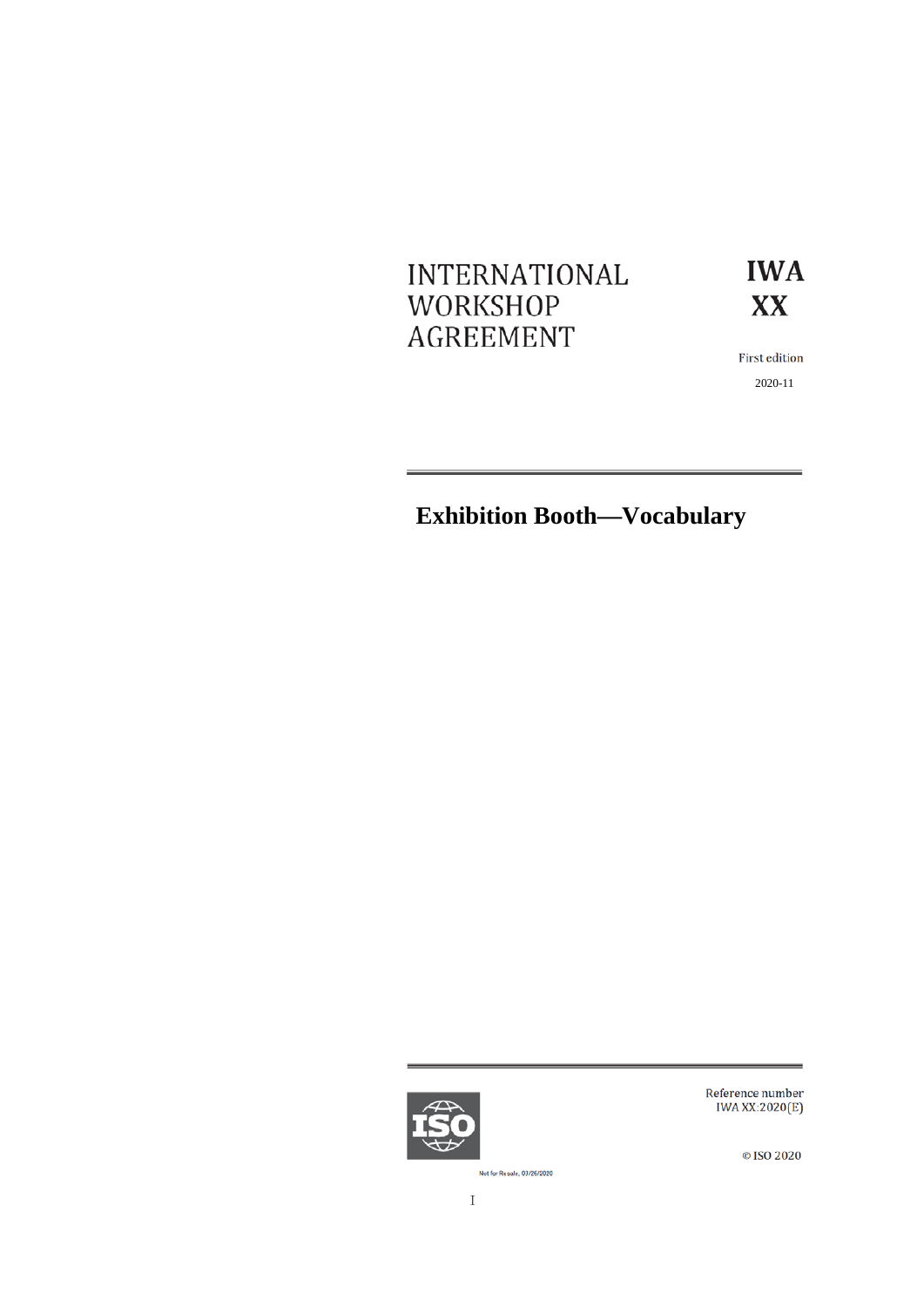# **INTRODUCTION**

<span id="page-8-0"></span>With the rapid development of economic and trade globalization, exhibitions have become an indispensable platform for trade, exchange and cooperation among countries and regions. The number of exhibitions has increased year by year worldwide, and various exhibition service providers have emerged providing services at different levels. The work of booth design, production, construction and management are highly professional during the pre-exhibition, and it has a direct impact on the overall quality and level of the exhibition.

The aim of this document is to facilitate standard vocabulary for exhibition booth, address ambiguity and misunderstanding caused by the lack of standardization and improve the accuracy of information exchange within the exhibition industry and between the exhibition industry and other industries. This document is an essential and fundamental reference in the preparation of exhibitions. It can provide clear guidance for practitioners and support for the standardization of exhibition booth design, production, construction and management of both online and offline exhibitions. Meanwhile, it can also help enhance the quality of work and service level of exhibition practitioners through improving their professionalism. From the perspective of the development of the global exhibition industry, this document can push forward the consensus reached by the international exhibition industry, urge the exhibition practitioners in various countries to pay attention to and use professional vocabulary, strengthen the exchange and cooperation of international exhibitions and develop international trade. This IWA document is based on good practices in the international exhibition industry.

This document defines the common terms and definitions of exhibition booth, including exhibition types, booth types, floor platforms, backdrops, overhead structures, free standing poles, truss ceilings, ancillary exhibition fittings, plane layout of the booths, layout of booth areas. It is applicable to the exhibition booth design and construction. It can also be used as reference in space design and other related fields such as showroom, retail store, shop counter, staging, window display and installation arts.

This document is committed to implementation of the United Nations Sustainable Development Goals: SDG8- "Decent Work and Economic Growth" and SDG17 –"Partnerships for the goals"。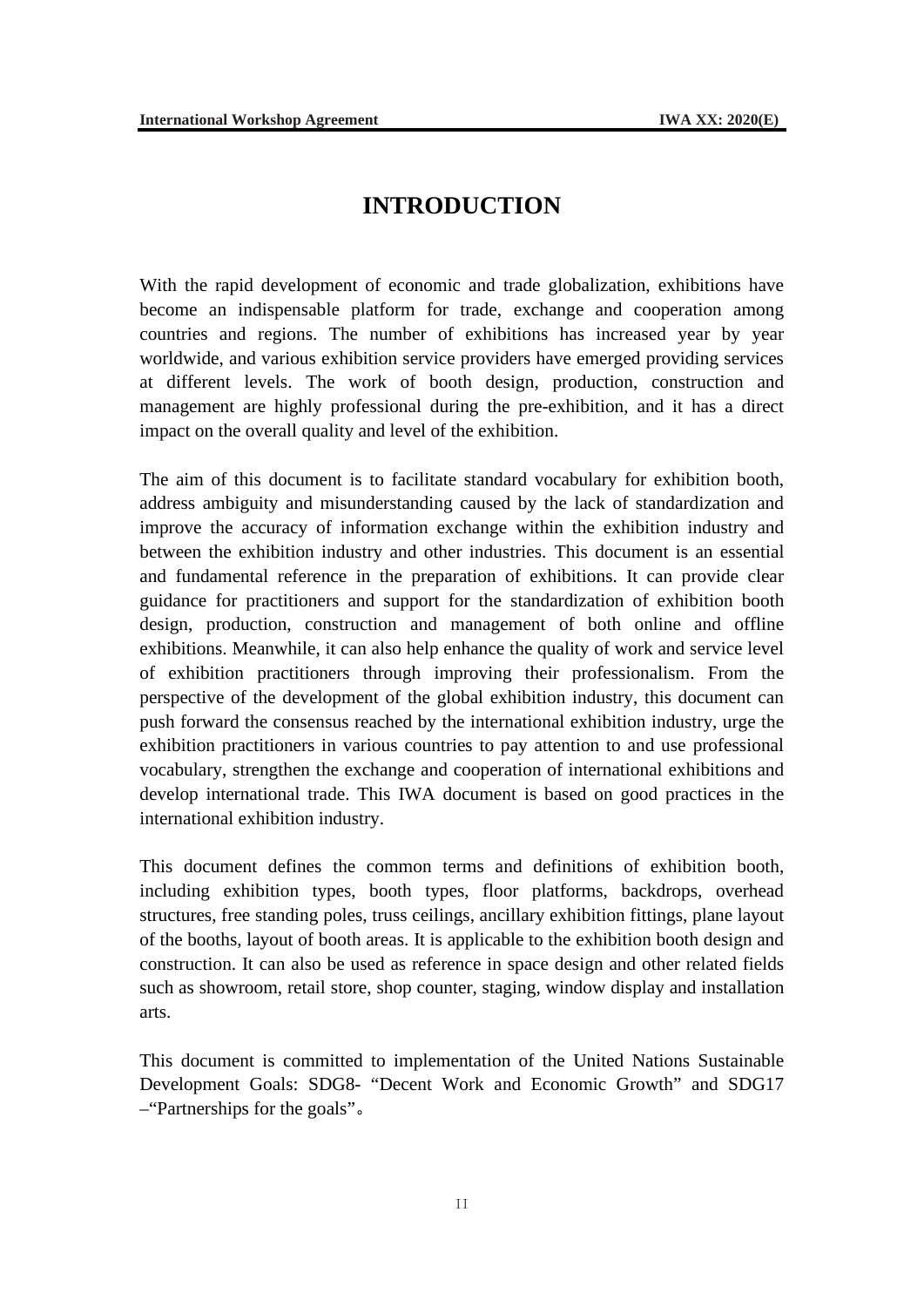# **CONTENTS**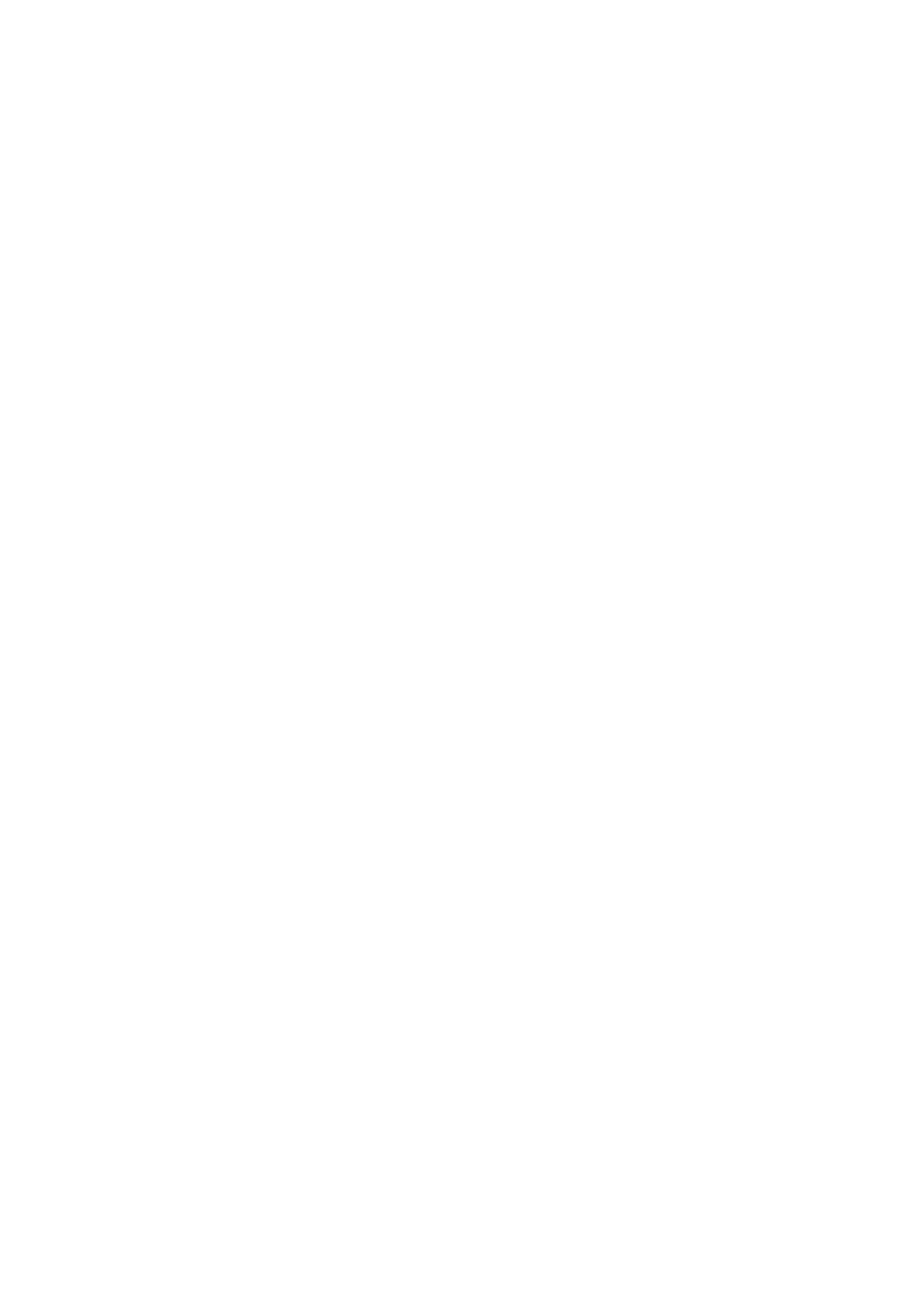#### <span id="page-11-0"></span>**1 Scope**

This document defines the common terms and definitions of exhibition booth.

This document is applicable to the exhibition booth design and construction, etc. (See Appendix A for the schematic diagram of a booth). It can also be used as reference in related fields such as showroom, retail store, shop in shop, staging, window display and installation arts, as well as space design.

NOTE Refer to Annex A for supplementary information on ISO standards.

# <span id="page-11-1"></span>**2 Normative References**

There are no normative references in this document.

# <span id="page-11-2"></span>**3 Terms and Definitions**

For the purposes of this document, the following terms and definitions apply.

ISO and IEC maintain terminological databases for use in standardization at the following addresses:

- ISO Online browsing platform: available at<http://www.iso.org/obp>
- IEC Electropedia: available at <http://www.electropedia.org/>

# **3.1 Booth types**

#### **3.1.1**

# **booth; stand**

Structure occupied for the display of products or services.

[Source: ISO 25639-1:2008, 4.1]

# **3.1.2**

#### **standard booth; package stand**

#### **shell scheme**

The one installed or constructed in uniform styles, sizes and materials.

# **3.1.3**

# **special design booth**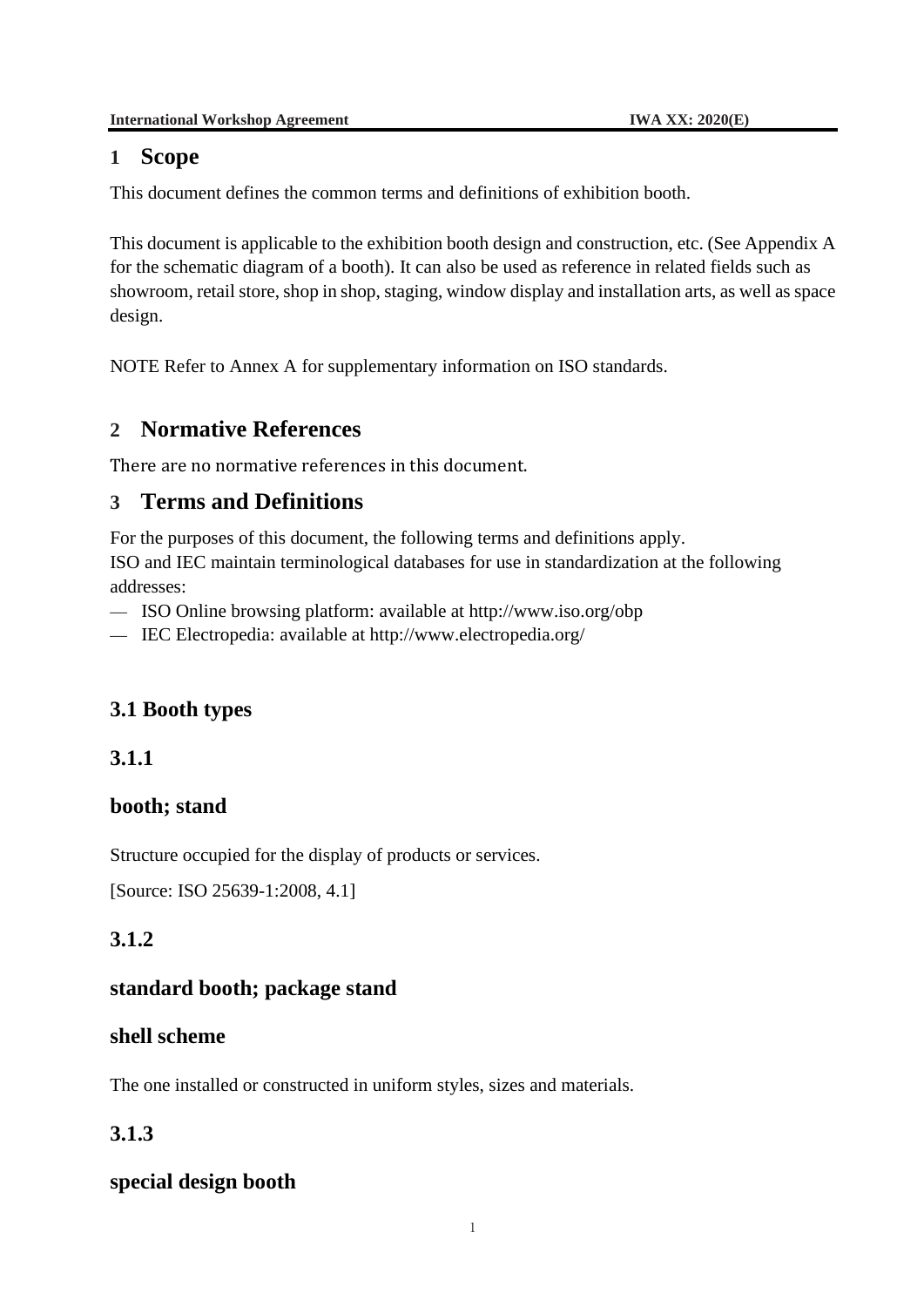Booths with its own design other than shell scheme booth.

#### **3.2 Floor Platforms construction**

#### **3.2.1**

#### **floor platform**

The base that carries all the booth structures.

#### **3.2.2**

#### **overlay**

Always exists as one layer of material laying directly on the ground of exhibition hall.

#### **3.2.3**

# **raised platform**

Always exists as more than one layer of materials laying directly on the ground of exhibition hall.

#### **3.2.4**

#### **adjustable platform**

The floor platform  $(3.2.1)$  whose height of the base panels and surface panels can be adjusted at the same time.

#### **3.2.5**

#### **platform trimming**

The strips or materials used to cover the side elevations of the platform.

# **3.2.6**

#### **disabled ramp**

Ramp for disable is usually with slope of 8:1 or 10:1.

#### **3.3 Backdrops construction**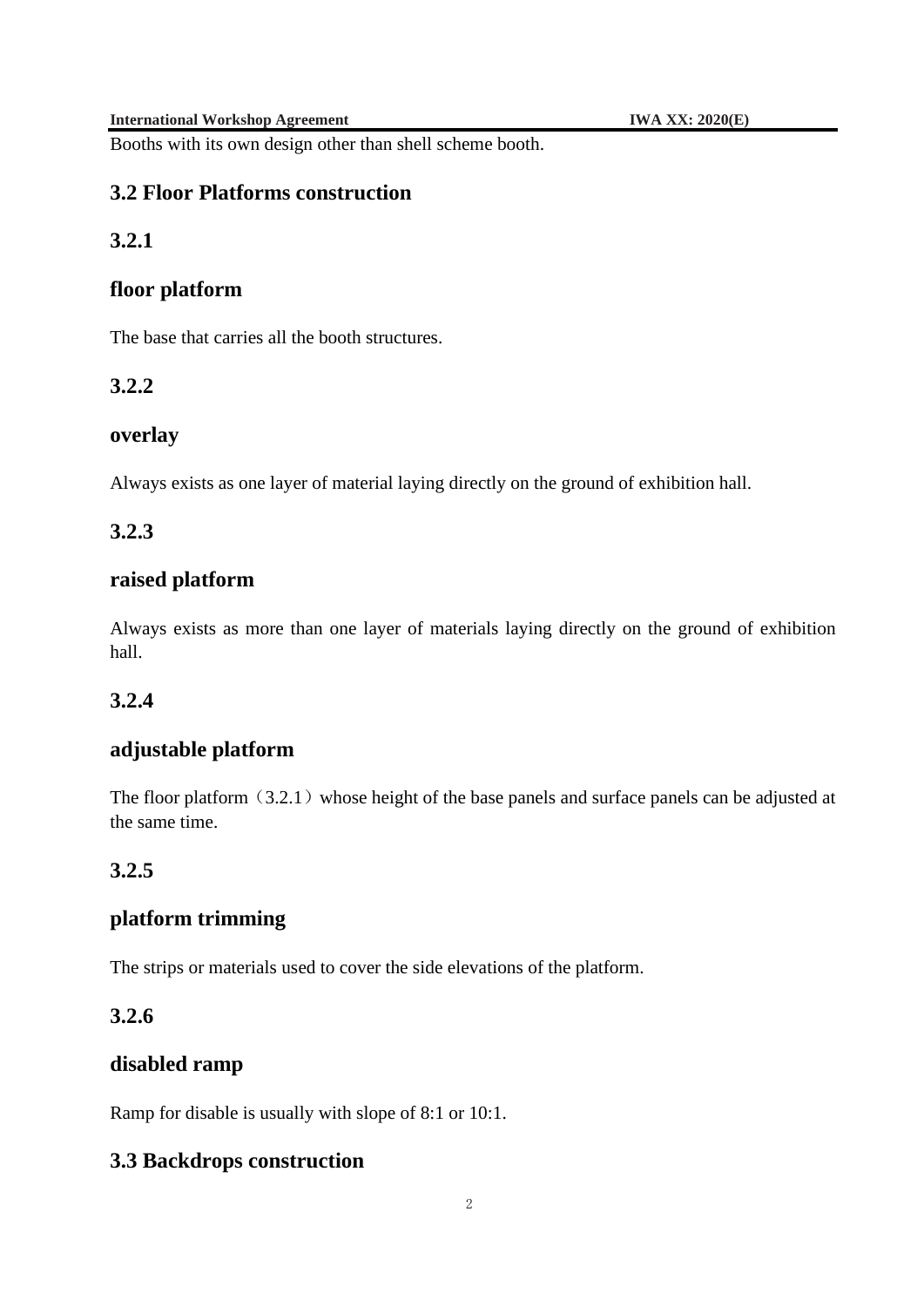# **3.3.1**

# **backdrop**

A walling structure that present relevant information to visitors in a function area (3.9.1).

# **3.3.2**

# **2D backdrop**

The 2D backdrop  $(3.3.1)$  is the one whose surface is flat, basically with no bulges, hollows or other shapes.

# **3.3.3**

# **3D backdrop**

The 3D backdrop  $(3.3.1)$  is the one with various three-dimensional shapes.

# **3.3.4**

# **dynamic backdrop**

The dynamic backdrop  $(3.3.1)$  refers to the one that can be reassembled or composed of removable materials.

# **3.3.4**

# **framing system backdrop**

The framing system backdrop  $(3.3.1)$  is mainly made of framing systems, supplemented by other materials.

# **3.3.5**

# **double-story like façade backdrop**

Double-story like facade refers to the backdrop  $(3.3.1)$  that is visually like double-story, but actually is a single story.

# **3.3.6**

# **backdrop in multi-layers**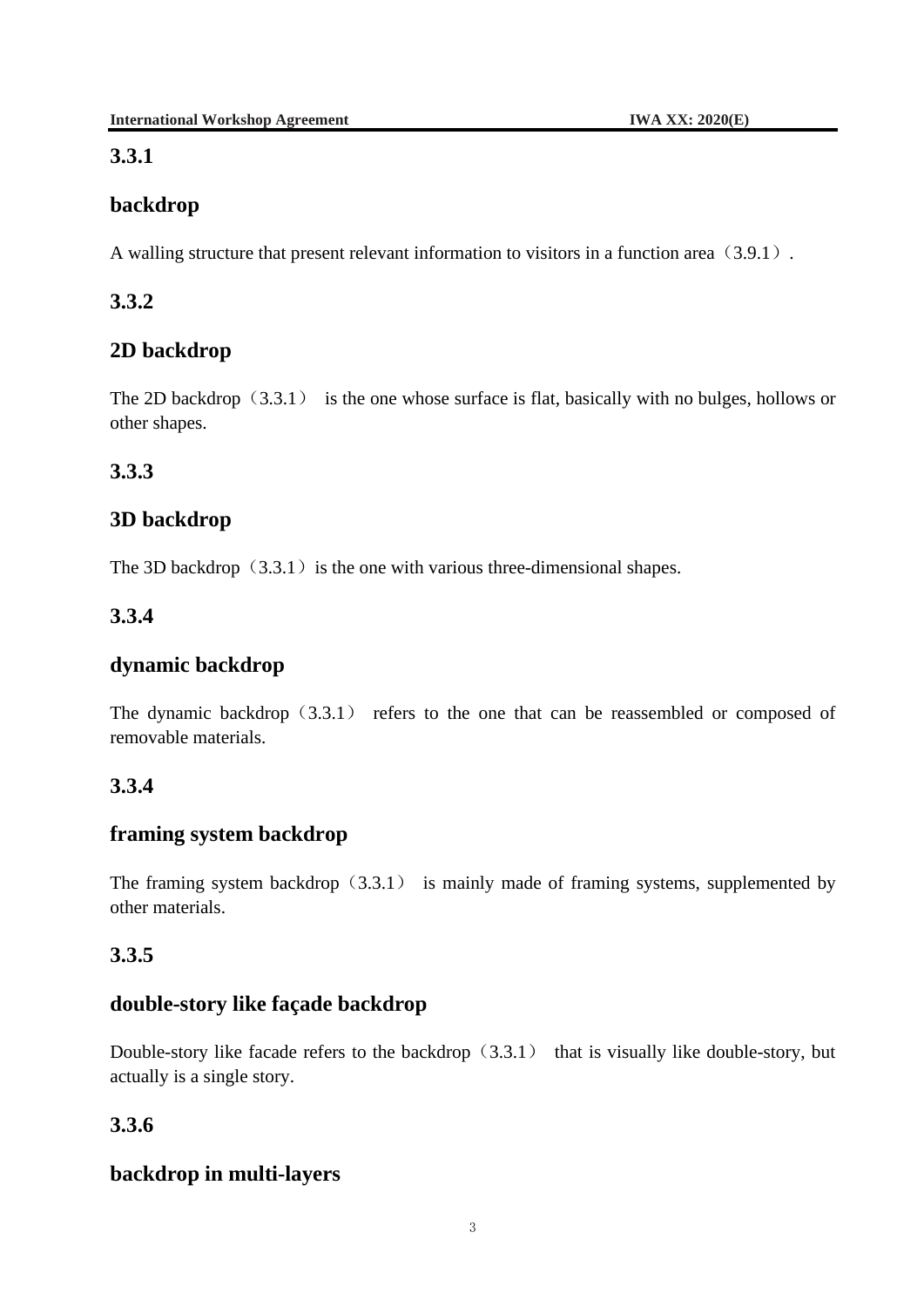The multi-layered backdrop is the backdrop  $(3.3.1)$  composed of multiple backdrops  $(3.3.1)$ .

#### **3.3.7**

#### **plane plates backdrop**

The plane plates backdrop is composed of single or multi-board plates, with no functional area  $(3.9.1)$  of the booth.

#### **3.3.8**

#### **building facade backdrop**

The building facade backdrop is a plane backdrop with functional area  $(3.9.1)$  of the booth.

#### **3.3.9**

#### **curve backdrop**

The curve backdrop is a tridimensional backdrop  $(3.3.3)$  composed of arc-shaped bodies in vertical or horizontal directions.

#### **3.3.10**

#### **geometry backdrop**

The geometry backdrop is a tridimensional backdrop  $(3.3.3)$  composed of various kinds of geometric shapes.

#### **3.3.12**

#### **boxes backdrop**

The boxes backdrop is a tridimensional backdrop  $(3.3.3)$  composed of boxes of different sizes and thicknesses.

#### **3.3.13**

#### **plates backdrop**

The plates backdrop is a tridimensional backdrop  $(3.3.3)$  composed of plates of the different shapes but the same thickness.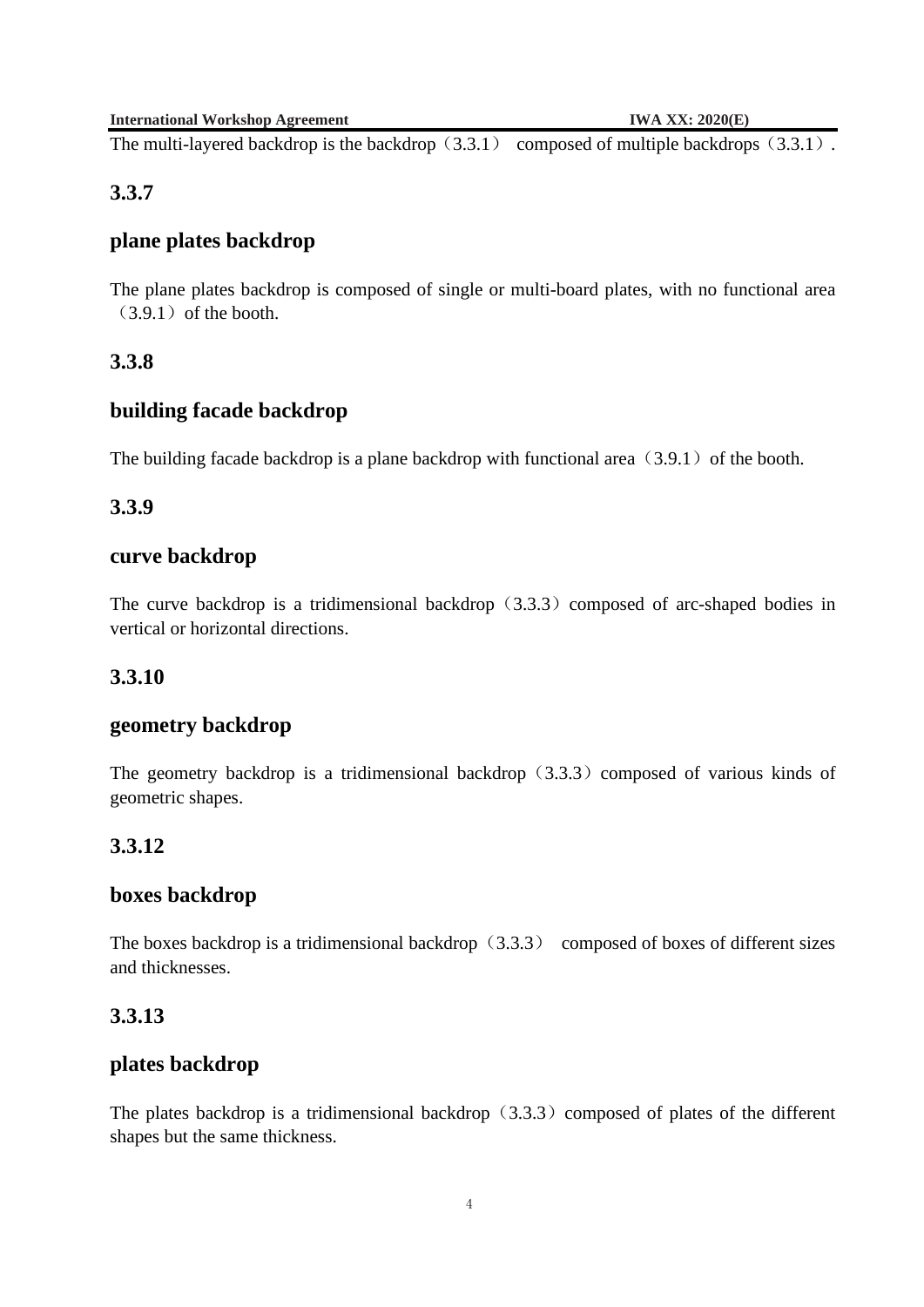# **3.3.14**

# **fence backdrop**

The fence backdrop is a tridimensional backdrop  $(3.3.3)$  composed of fences of various shapes but equal thickness.

# **3.3.15**

# **high-stage backdrop**

The high-stage backdrop is a tridimensional backdrop  $(3.3.3)$  of high stage shape with exhibits placed above 2.4m.

# **3.3.16**

# **full-screen backdrop**

The full-screen backdrop is a tridimensional backdrop( $3.3.3$ ) composed entirely of videos, light boxes or pictures.

#### **3.3.17**

# **exhibit backdrop**

The exhibit backdrop is a tridimensional backdrop  $(3.3.3)$  on which the exhibits are directly placed.

# **3.3.18**

#### **extending backdrop**

The extending backdrop is a tridimensional backdrop  $(3.3.3)$  that extends from the backdrop  $(3.3.1)$  to the truss ceiling  $(3.6.1)$  without turning back to the platform.

# **3.3.19**

#### **scattering backdrop**

The scattering backdrop is a three-dimensional backdrop  $(3.3.3)$  composed of multiple unconnected small backdrops (3.3.1).

# **3.3.20**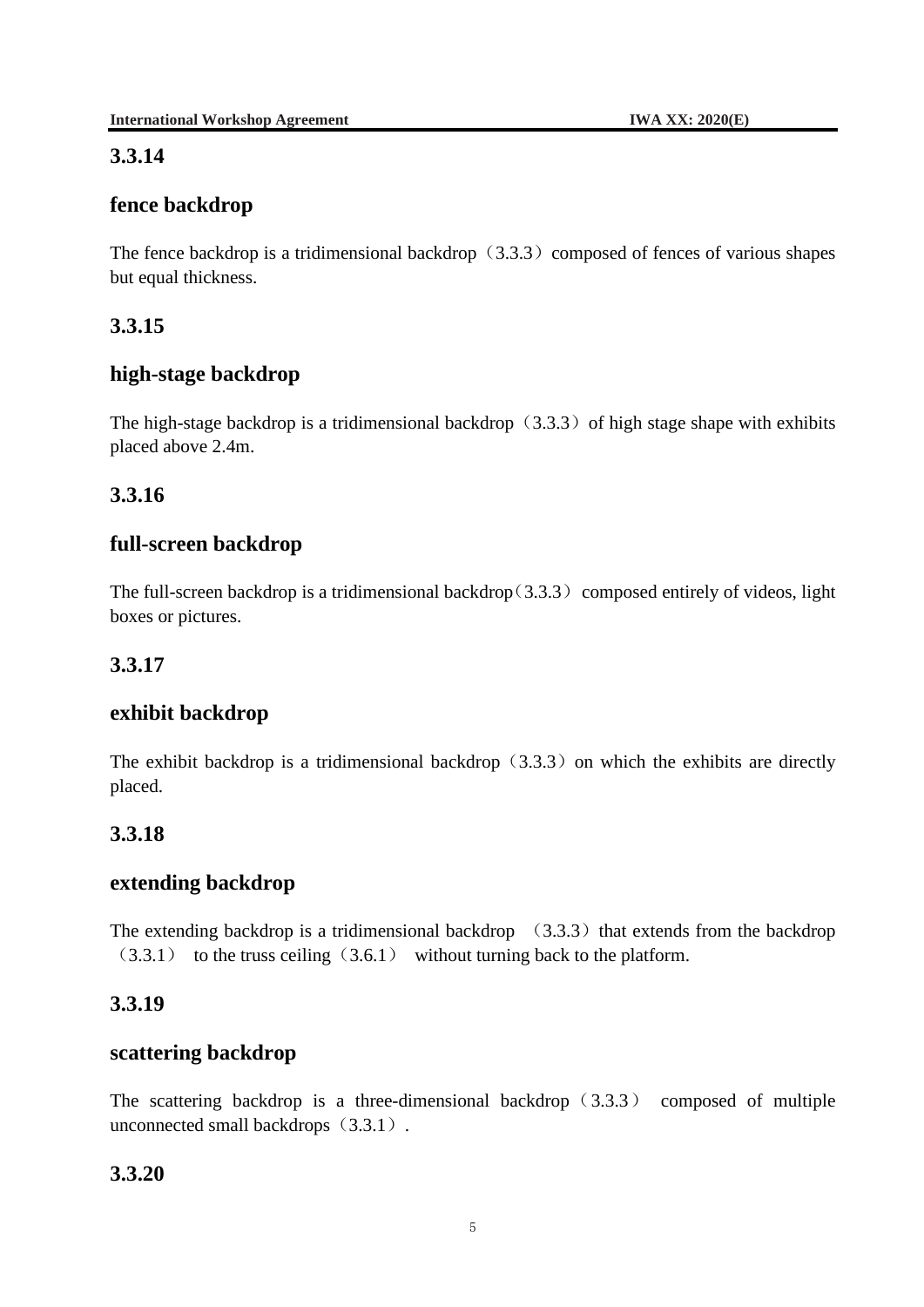#### **coordinating backdrop**

The coordinating backdrop is a three-dimensional backdrop  $(3.3.3)$  where the design elements of the booth  $(3.1.1)$  are arranged on each part of it.

# **3.3.21**

# **building backdrop**

The building backdrop is a tridimensional backdrop  $(3.3.3)$  that introduces the design style of building into the booth  $(3.1.1)$  backdrop design.

# **3.3.22**

#### **story backdrop**

A tridimensional backdrop (3.3.3) applied to the backdrops after extracting the core elements from the logos of exhibitors or typical products.

# **3.3.23**

### **sign on top of backdrop**

A tridimensional sign of a plate or frame protruding wholly or partially above the backdrop  $(3.3.1)$ .

#### **3.4 overhead structure construction**

#### **3.4.1**

#### **overhead structure**

Overhead structure is the large main structure hanging from the truss ceiling within the exhibition booth.

# **3.4.2**

### **wall overhead structure**

An overhead structure is continued from a vertical backdrop (3.3.1).

# **3.4.3**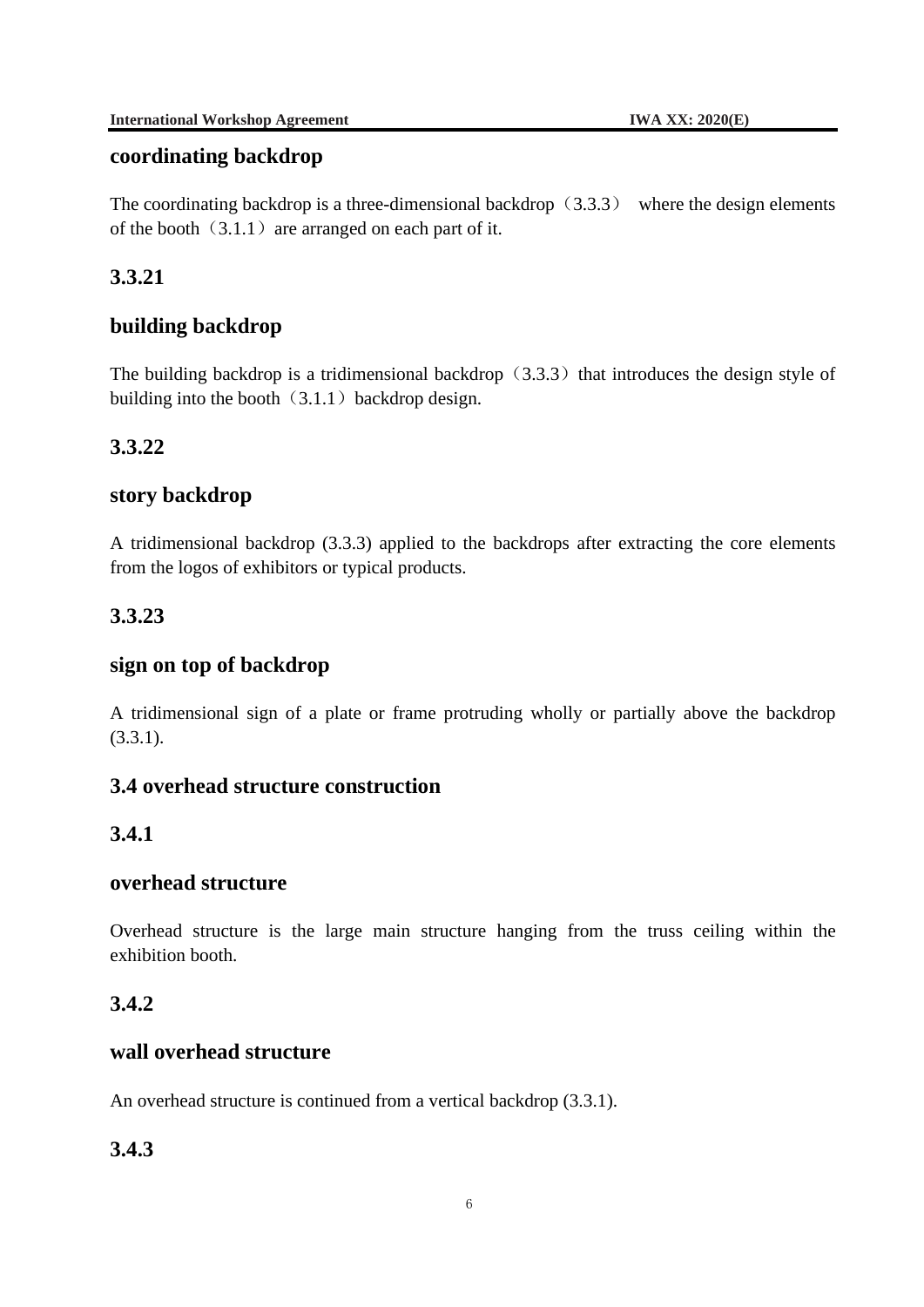#### **overhead hanging structure**

Overhead structure (3.4.1) not connected with any exhibition fittings.

# **3.4.4**

### **extending overhead structure**

An overhead structure is developed from the floor platform (3.2.1) to backdrop (3.3.1) or truss ceiling (3.6.1) and can also be folded back to the floor structure.

# **3.4.5**

#### **modular pattern overhead structure**

A overhead structure (3.4.1) composed of multiple modular pattern plates of equal thickness and different shapes arranged and combined in a certain way.

# **3.4.6**

# **large-span overhead structure**

Large-span overhead structure (3.4.1) with exaggerated design.

# **3.4.7**

#### **hollow overhead structure**

The overhead structure (3.4.1) that uses hollow-out materials or hollow shapes to surround the whole booth.

# **3.4.8**

#### **cantilever overhead structure**

A block-shaped overhead structure (3.4.1) extends from a cantilever at the top of the main backdrop.

#### **3.4.9**

#### **echo overhead structure**

The overhead structure (3.4.1) whose main design elements are the same as or similar to the backdrop of the booth (3.3.1).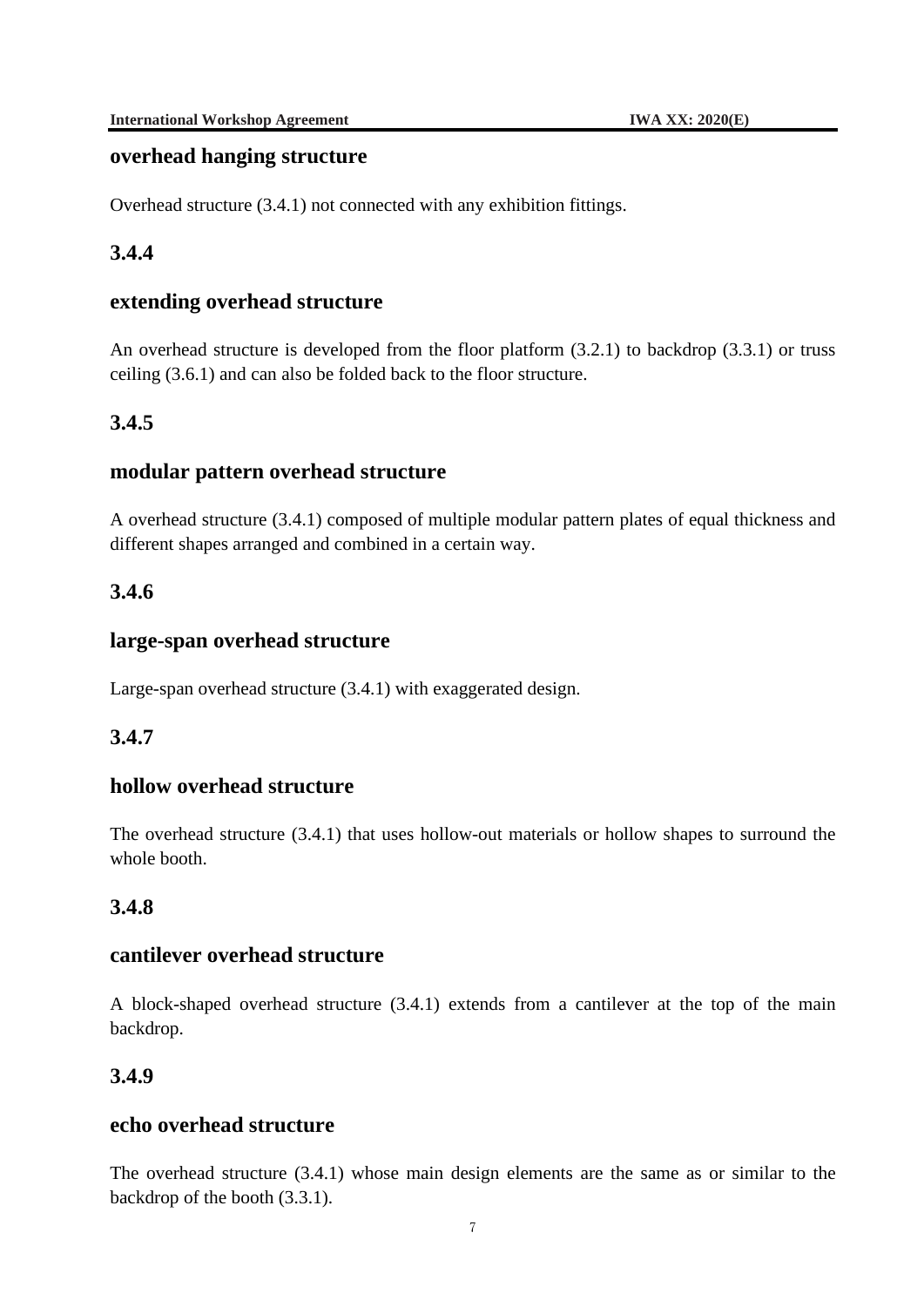#### **3.4.10**

#### **geometry overhead structure**

It is composed of a variety of solid geometric bodies.

### **3.4.11**

#### **screen overhead structure**

The overhead structure that uses screens (including video, curtain LED display screen, light boxes, pictures, etc.).

#### **3.4.12**

#### **frame overhead structure**

An overhead structure (3.4.1) that is composed of multiple frames of equal thickness and different shapes arranged and combined in a certain way.

#### **3.4.13**

#### **ground connection overhead structure**

An overhead structure that extends from the platform to the truss ceiling or the backdrop without turning back to the floor platform.

#### **3.4.14**

### **abstract overhead structure**

The overhead structure that applies the abstraction of logos or products of exhibitors to the booth design (3.4.1).

#### **3.4.15**

#### **surrounding overhead structure**

The overhead structure (3.4.1) that applies different shapes to surround the display area (3.9.2) and the function area (3.9.1) (with a visitor passage).

#### **3.5 Freestanding poles**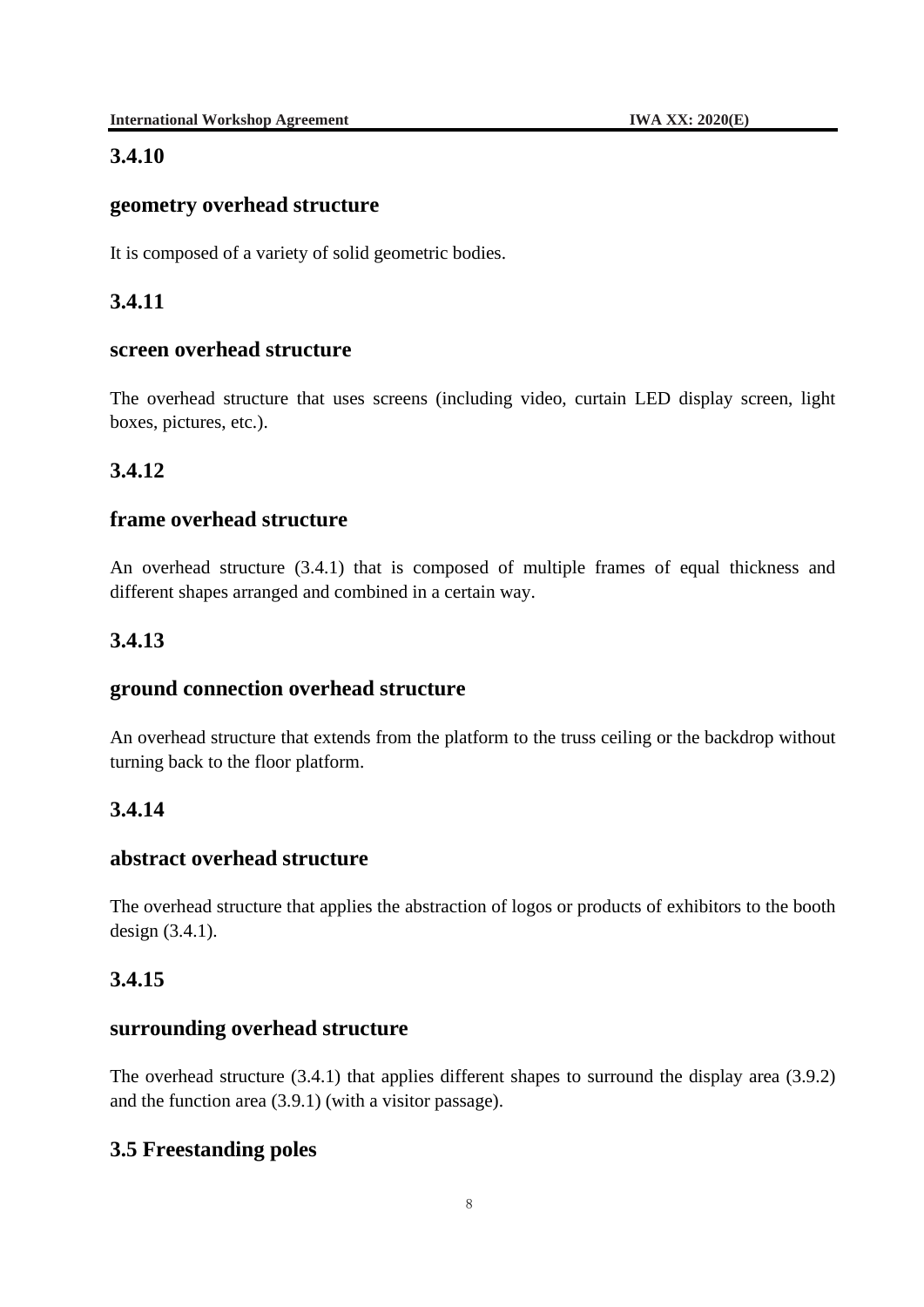# **3.5.1**

# **Freestanding pole for lighting and AV equipment**

A freestanding metal pole erected in the display area (3.9.2) of the booth that can hang lamps, speakers and other AV equipment.

# **3.5.2**

# **rectangular freestanding pole**

A lighting pole with a rectangular cross-section (3.5.1).

# **3.5.3**

# **circular freestanding pole**

A freestanding pole with a circular cross-section (3.5.1).

# **3.5.4**

# **frame freestanding pole**

A freestanding pole composed of a number of small poles (3.5.1).

# **3.6 Truss ceilings**

### **3.6.1**

#### **truss ceiling**

A ceiling composed of trusses and suspended lamps, speakers and other accessories.

# **3.6.2**

# **hanging truss ceiling**

The hanging truss is the ceiling directly hung on the beams of the exhibition hall.

#### **3.6.3**

# **floor supported truss ceiling**

The floor supported truss ceiling (3.6.1) is the ceiling (3.6.1) supported by several poles or hung on the top of poles.

#### **3.6.4**

#### **ceiling roof**

The ceiling that faces the surface of the platform.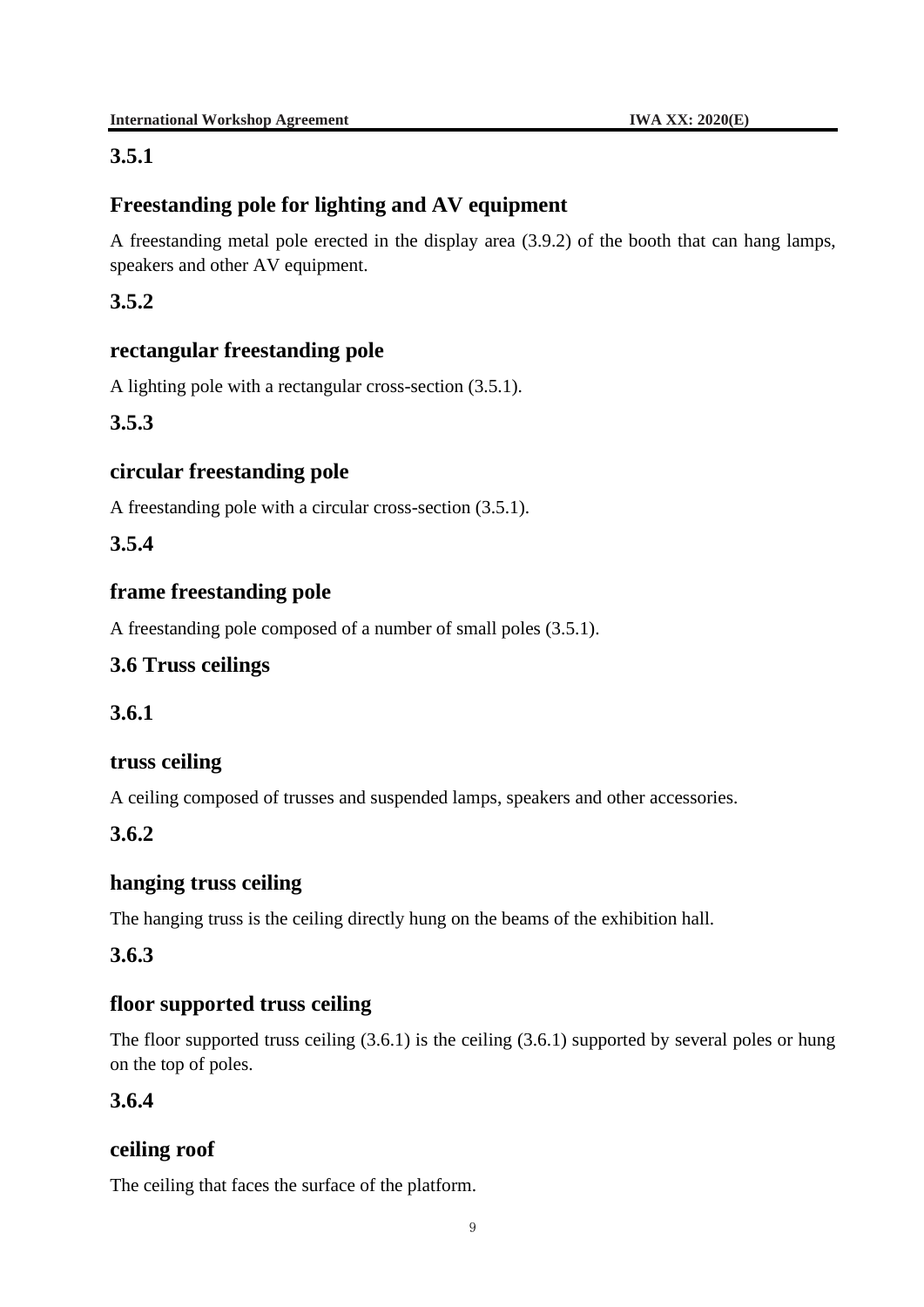#### **3.6.5**

# **facial board**

A decorative board marked with information such as the names of the exhibitors or booth numbers on the side of the ceiling.

# **3.6.6**

# **lines facial board**

Facial board (3.6.5) that is decorated with single-line or multi-line shapes.

# **3.6.7**

# **hanging curtain facial board**

Facial board (3.6.5) with various decorations hung below.

# **3.6.8**

# **siamesed facial board**

Facial board (3.6.5) that connects the facial board (3.6.5) with the backdrop (3.3.1) or other booth accessories.

# **3.7 Categories of auxiliary exhibition fittings**

# **3.7.1**

# **ancillary exhibition fittings**

Small fittings in the booth. **Note:** Including pylon (3.7.2), reception desk (3.7.3), display stand (3.7.4), info sign (3.7.5), stage (3.7.6), etc.

#### **3.7.2**

# **pylon**

A pylon with a certain height and width and marked with relevant information such as corporate logos.

# **3.7.3**

# **reception desk**

A desk used by exhibitors to receive, consult, or distribute materials.

#### **3.7.4**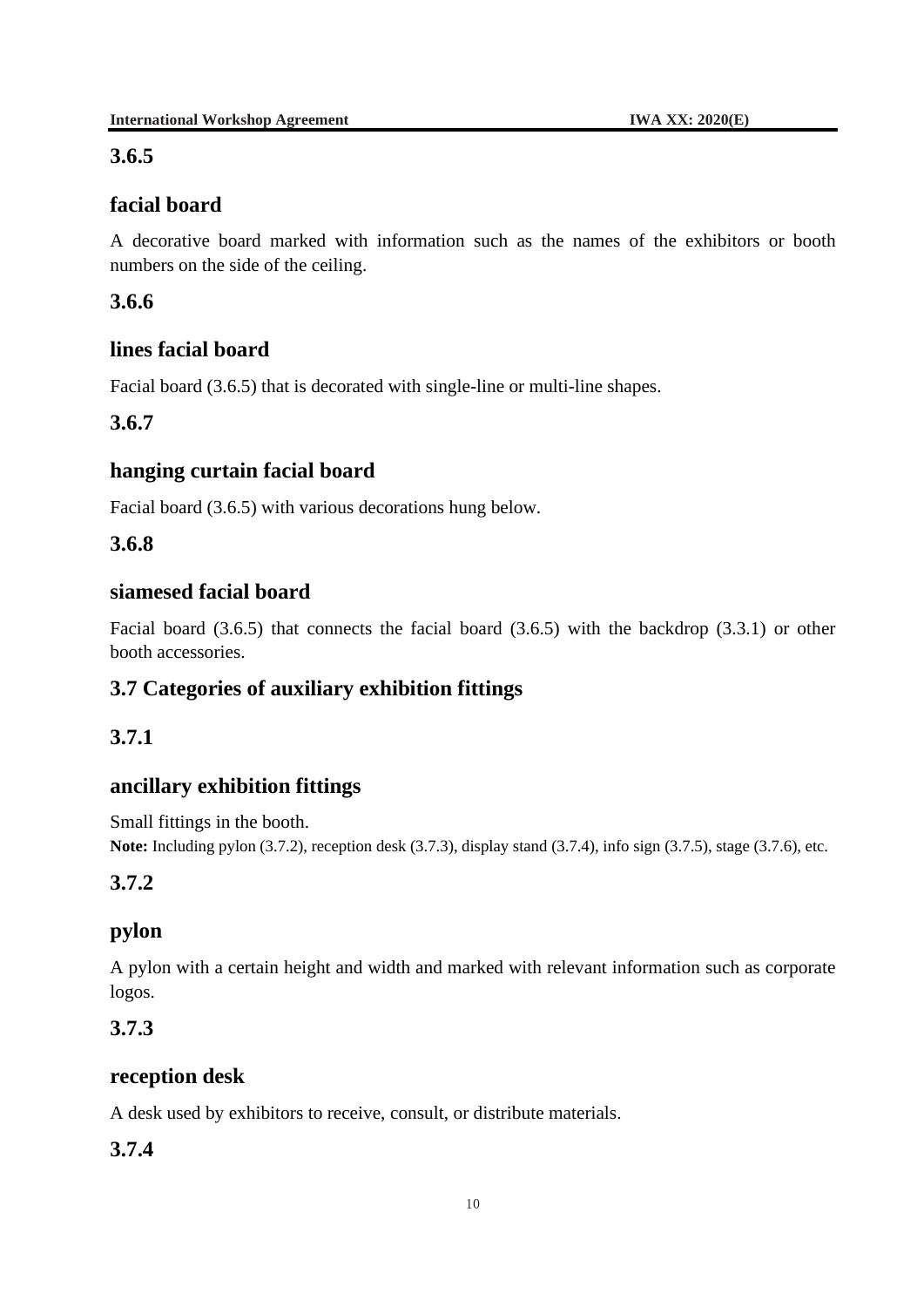#### **display cabinet**

A high platform for displaying exhibits.

**3.7.5**

# **info sign**

Signs showing various parameters of exhibits.

# **3.7.6**

#### **stage**

A platform for exhibitors to hold activities or performances.

# **3.8 Plane Layout of the Booths**

# **3.8.1**

#### **common style**

The function area (3.9.1) and the display area (3.9.2) are arranged at two ends of the booth respectively.

#### **3.8.2**

#### **bay shape**

Booths are arranged in L-shaped layout, with function area (3.9.1) on the outside and display areas (3.9.2) on the inside.

#### **3.8.3**

#### **island shape**

The function area (3.9.1) is placed in the center of the booth, and the display areas (3.9.2) are arranged around the booth.

#### **3.8.4**

#### **surrounding shape**

The function area (3.9.1) and the display area (3.9.2) are surrounded by some shapes (with visitor passage left).

#### **3.8.5**

# **hybrid shape**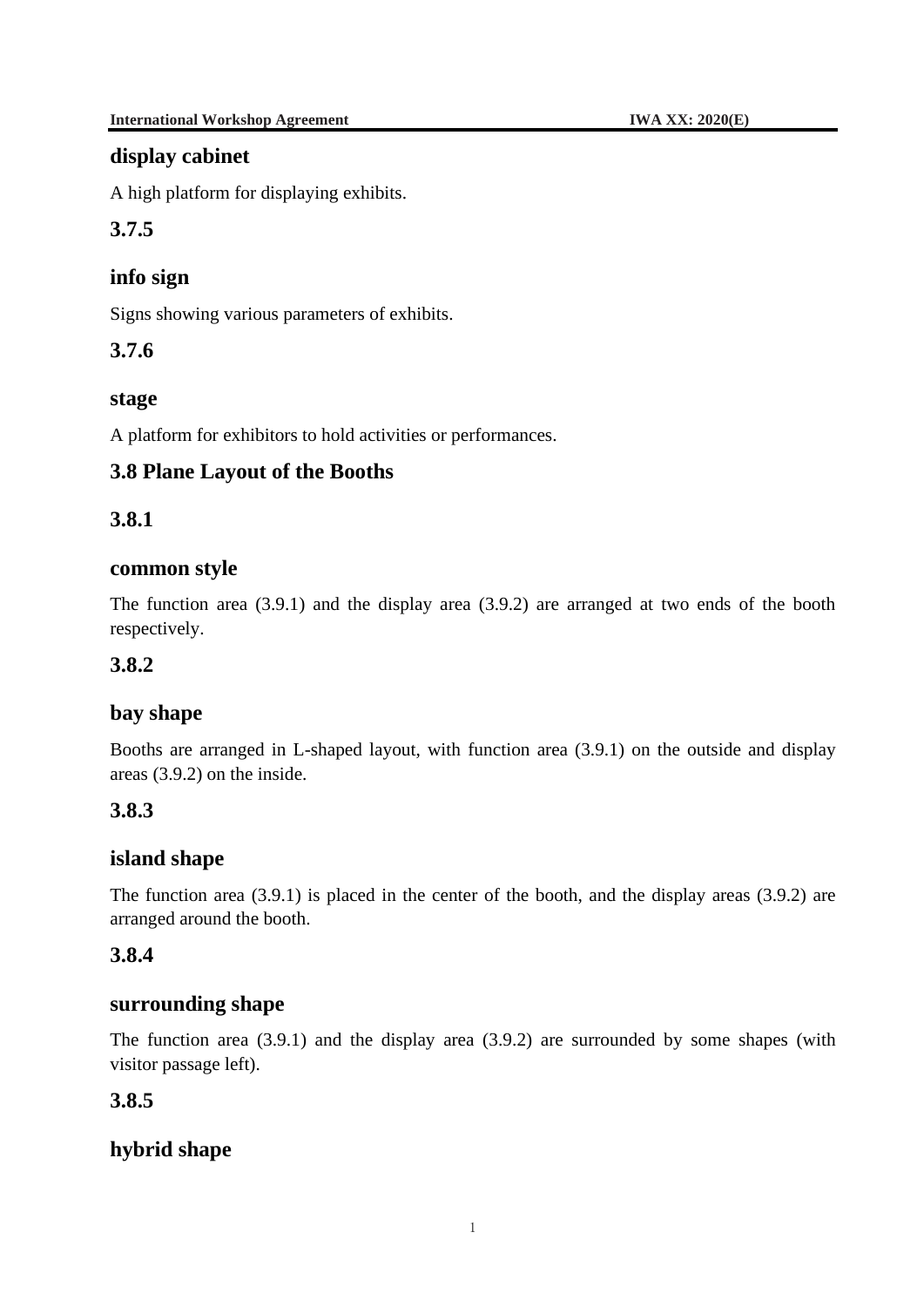**International Workshop Agreement IWA XX:** 2020(E)

Booth layout with common style (3.8.1), bay shape (3.8.2), island shape (3.8.3) and surrounding shape (3.8.4) design elements.

# **3.9 Layout of booth areas**

# **3.9.1**

#### **function areas of the booth**

Exhibition management personnel, engineering personnel, visitors, work and lounge area.

#### **3.9.2**

#### **display areas of the booth**

The booth area where exhibits, auxiliary exhibition fittings  $(3.7.1)$  and experience & leisure areas are arranged.

#### **3.10 other terms**

#### **3.10.1**

#### **floor plan**

A drawing showing the locations of all exhibitors, where are to arrange the exhibition booth and exhibits. It is usually determined by repeatedly negotiation between exhibition organizer and the exhibitors.

#### **3.10.2**

#### **booth location drawing**

A drawing showing the sizes and openings of the booths (3.1.1) assigned to the exhibitors by the exhibition organizer.

#### **3.10.3**

#### **1 open side booth**

A booth with partitions on 3 sides and only one side open allowing visitors to enter and exit.

#### **3.10.4**

#### **2 open sides booth**

A booth with partitions on 2 sides and two sides open allowing visitors to enter and exit.

#### **3.10.5**

#### **3 open sides booth**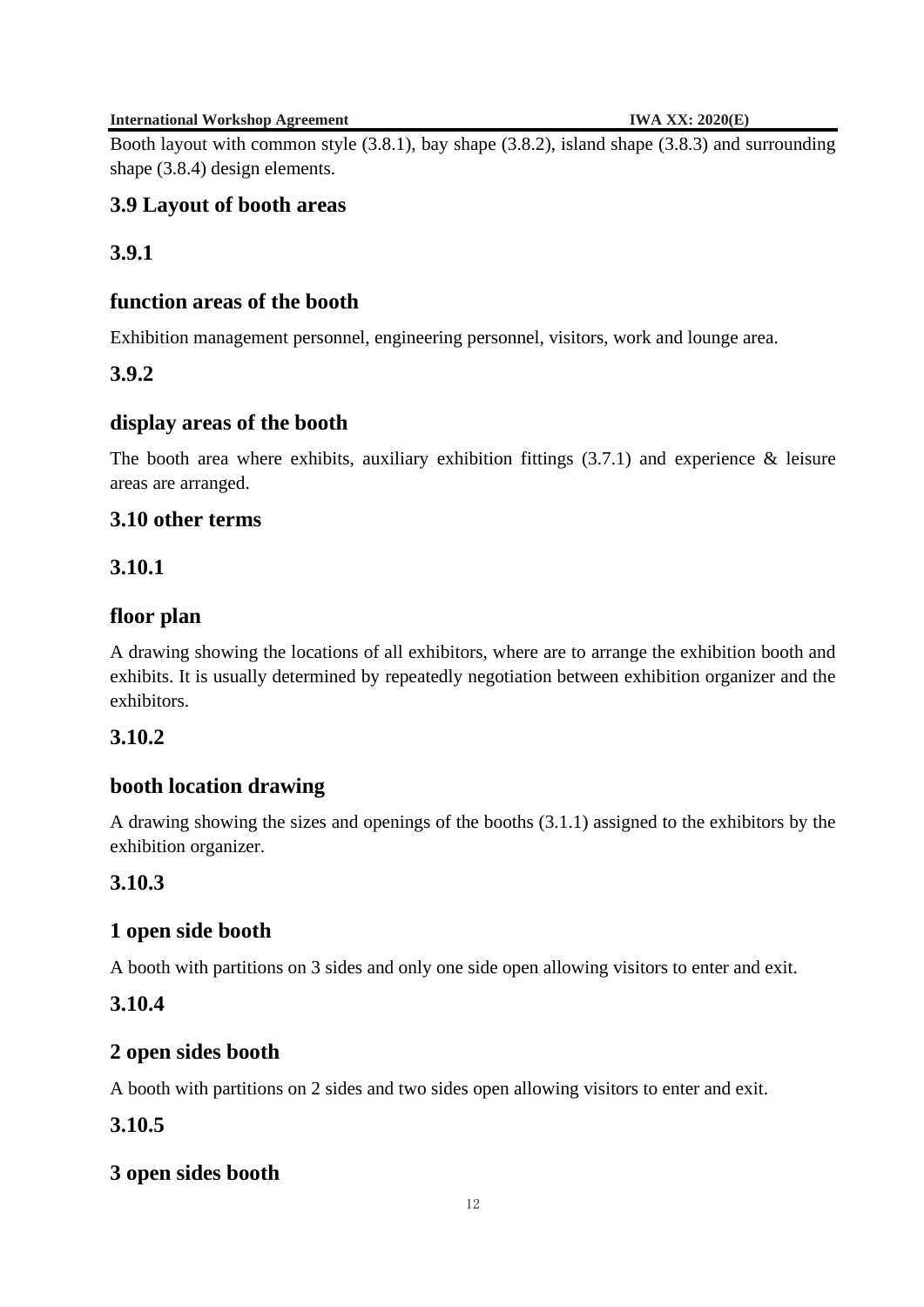The booth with partition on one side and other 3 sides open allowing visitors to enter and exit the booth.

# **3.10.6**

# **4 open sides booth**

The booth allowing visitors to enter and exit on all sides without partitions, generally located in the middle of the exhibition hall.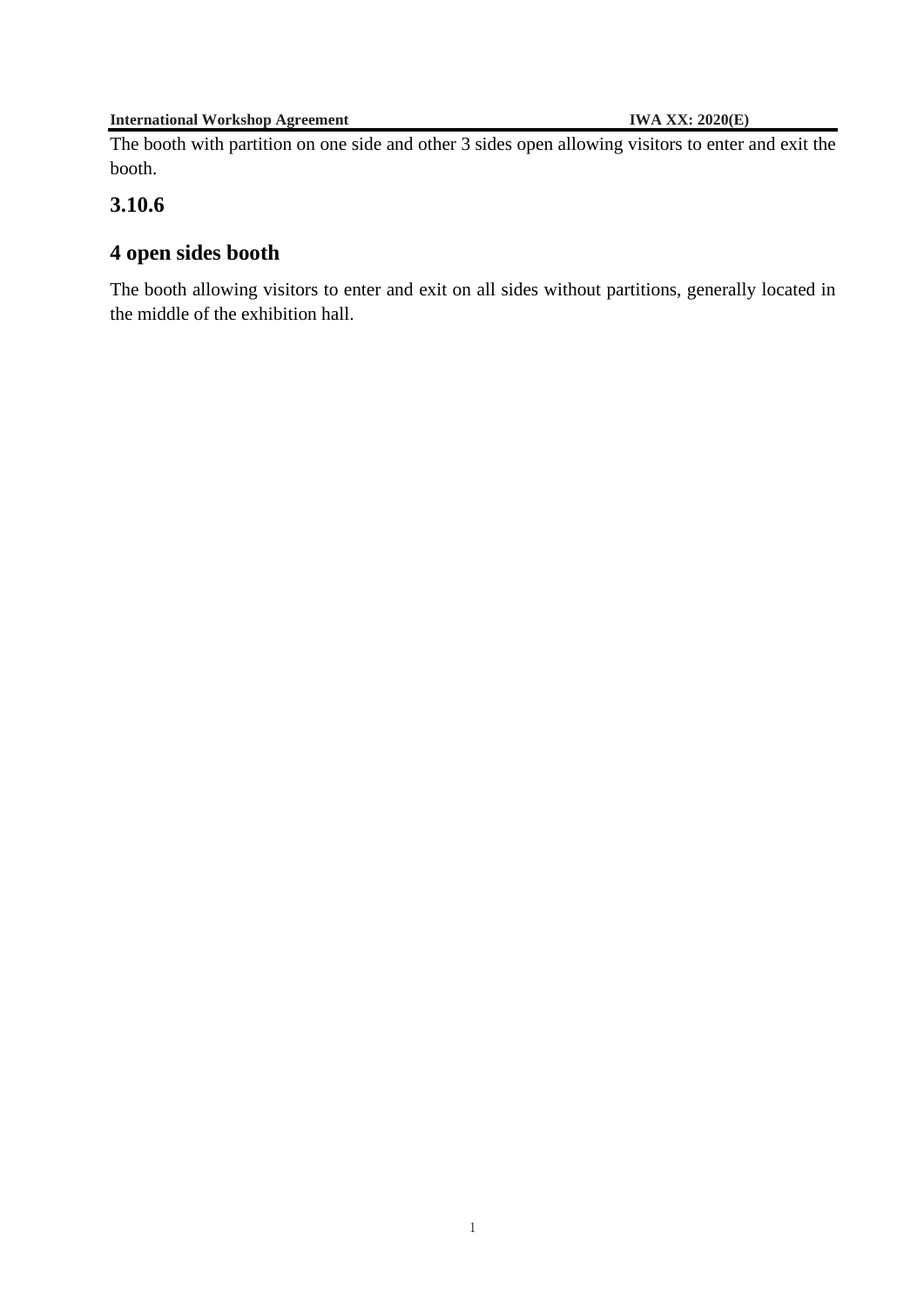# Alphabetical index

| ##                                |        |  |  |  |  |
|-----------------------------------|--------|--|--|--|--|
| 1 open side booth                 | 3.10.3 |  |  |  |  |
| 2 open sides booth                | 3.10.4 |  |  |  |  |
| 2D backdrop                       | 3.3.2  |  |  |  |  |
| 3 open sides booth                | 3.10.5 |  |  |  |  |
| 3D backdrop                       | 3.3.3  |  |  |  |  |
| 4 open sides booth                | 3.10.6 |  |  |  |  |
| A                                 |        |  |  |  |  |
| abstract overhead structure       | 3.4.14 |  |  |  |  |
| adjustable platform               | 3.2.4  |  |  |  |  |
| ancillary exhibition fittings     | 3.7.1  |  |  |  |  |
| B                                 |        |  |  |  |  |
| backdrop                          | 3.3.1  |  |  |  |  |
| backdrop in multi-layers          | 3.3.6  |  |  |  |  |
| bay shape                         | 3.8.2  |  |  |  |  |
| booth location drawing            | 3.10.2 |  |  |  |  |
| booth; stand                      | 3.1.1  |  |  |  |  |
| boxes backdrop                    | 3.3.12 |  |  |  |  |
| building backdrop                 | 3.3.21 |  |  |  |  |
| building facade backdrop<br>C     | 3.3.8  |  |  |  |  |
| cantilever overhead structure     | 3.4.8  |  |  |  |  |
| ceiling roof                      | 3.6.4  |  |  |  |  |
| circular freestanding pole        | 3.5.3  |  |  |  |  |
| common style                      | 3.8.1  |  |  |  |  |
| coordinating backdrop             | 3.3.20 |  |  |  |  |
| curve backdrop                    | 3.3.9  |  |  |  |  |
| D                                 |        |  |  |  |  |
| disabled ramp                     | 3.2.6  |  |  |  |  |
| display areas of the booth        | 3.9.2  |  |  |  |  |
| display cabinet                   | 3.7.4  |  |  |  |  |
| double-story like façade backdrop |        |  |  |  |  |
|                                   | 3.3.5  |  |  |  |  |
| dynamic backdrop                  | 3.3.4  |  |  |  |  |
| E                                 |        |  |  |  |  |
| echo overhead structure           | 3.4.9  |  |  |  |  |
| exhibit backdrop                  | 3.3.17 |  |  |  |  |
| extending backdrop                | 3.3.18 |  |  |  |  |
| extending overhead structure      | 3.4.4  |  |  |  |  |
| F                                 |        |  |  |  |  |

| facial board                       | 3.6.5  |
|------------------------------------|--------|
| fence backdrop                     | 3.3.14 |
| floor plan                         | 3.10.1 |
| floor platform                     | 3.2.1  |
| floor supported truss ceiling      | 3.6.3  |
| frame free standing pole           | 3.5.4  |
| frame overhead structure           | 3.4.12 |
| framing system backdrop            | 3.3.4  |
| freestanding pole for lighting and |        |
| AV equipment                       | 3.5.1  |
| full-screen backdrop               | 3.3.16 |
| function areas of the booth        | 3.9.1  |
| G                                  |        |
| geometry backdrop                  | 3.3.10 |
| geometry overhead structure        | 3.4.10 |
| ground connection overhead         |        |
| structure                          | 3.4.13 |
| H                                  |        |
| hanging curtain facial board       | 3.6.7  |
| hanging truss ceiling              | 3.6.2  |
| high-stage backdrop                | 3.3.15 |
| hollow overhead structure          | 3.4.7  |
| hybrid shape                       | 3.8.5  |
| I                                  |        |
| info sign                          | 3.7.5  |
| island shape                       | 3.8.3  |
| L                                  |        |
| large-span overhead structure      | 3.4.6  |
| lines facial board                 | 3.6.6  |
| M                                  |        |
| modular pattern overhead structure | 3.4.5  |
| O                                  |        |
| overhead hanging structure         | 3.4.3  |
| overhead structure                 | 3.4.1  |
| overlay                            | 3.2.2  |
| P                                  |        |
| plane plates backdrop              | 3.3.7  |
| plates backdrop                    | 3.3.13 |
| 3.2.5<br>platform trimming         |        |
| 3.7.2<br>pylon                     |        |
|                                    |        |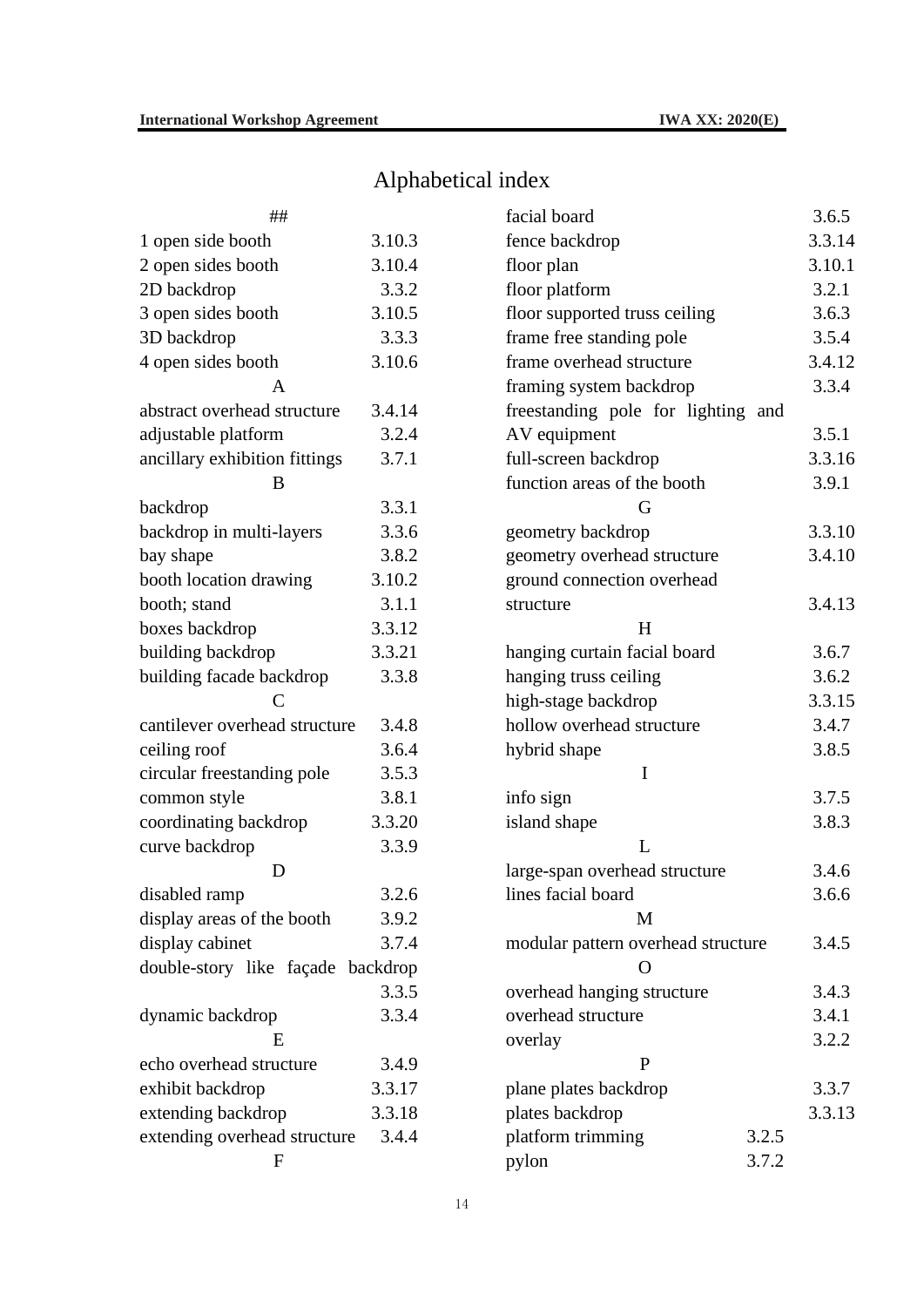| R                                    |        |  |  |  |
|--------------------------------------|--------|--|--|--|
| raised platform                      | 3.2.3  |  |  |  |
| reception desk                       | 3.7.3  |  |  |  |
| rectangular freestanding pole        | 3.5.2  |  |  |  |
| S                                    |        |  |  |  |
| scattering backdrop                  | 3.3.19 |  |  |  |
| screen overhead structure            | 3.4.11 |  |  |  |
| siamesed facial board                | 3.6.8  |  |  |  |
| sign on top of backdrop              | 3.3.23 |  |  |  |
| special design booth                 | 3.1.3  |  |  |  |
| stage                                | 3.7.6  |  |  |  |
| standard booth; package stand; shell |        |  |  |  |
| scheme                               | 3.1.2  |  |  |  |
| story backdrop                       | 3.3.22 |  |  |  |
| surrounding overhead structure       |        |  |  |  |
|                                      | 3.4.15 |  |  |  |
| surrounding shape                    | 3.8.4  |  |  |  |
| т                                    |        |  |  |  |
| truss ceiling                        | 3.6.1  |  |  |  |
| W                                    |        |  |  |  |
| wall overhead structure              | 3.4.2  |  |  |  |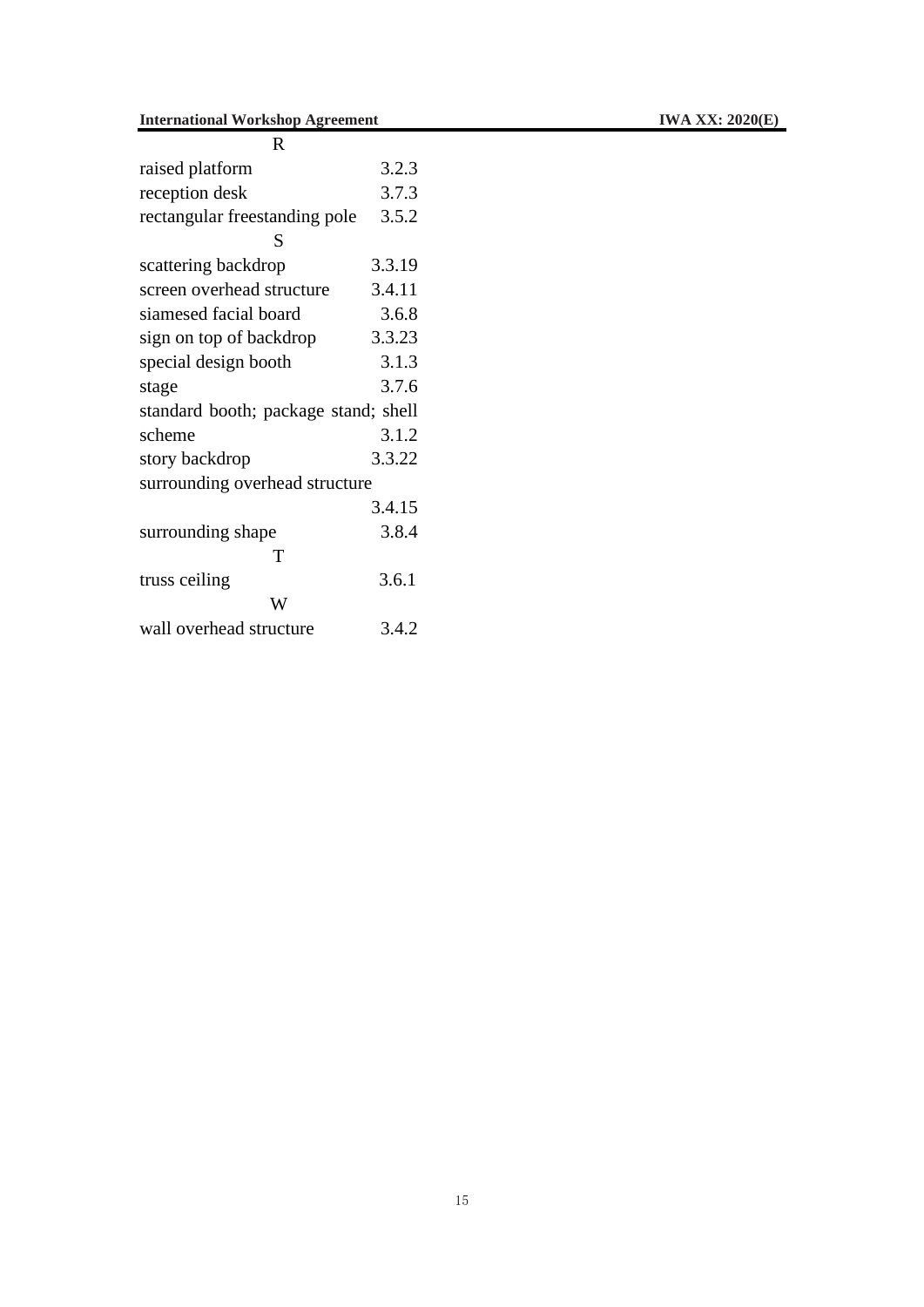# Annex A

# (informative)

# Supplementary information on ISO standards

To understand the proper use of ISO standards that are written for guidance, it is highly recommended that users refer to [http://www.iso.org/i](http://www.iso.org/obp)so/foreword.html where relevant ISO directives, resolutions and their implications are presented.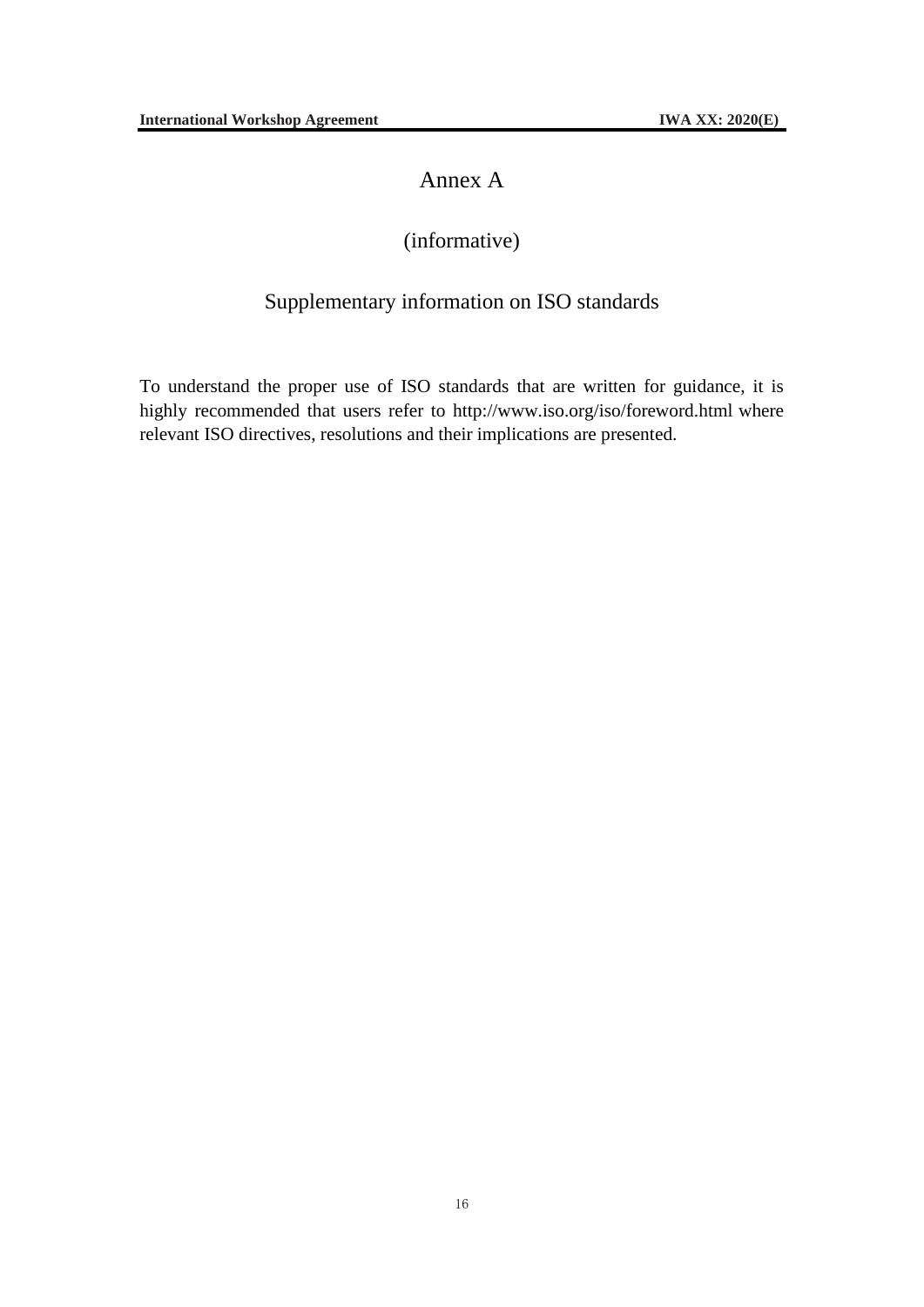# Annex B

# (Informative)

# Schematic diagram of the booth

<span id="page-27-0"></span>Figure A.1 and Figure A.2 show the location of each part of the exhibition booth for comparison.

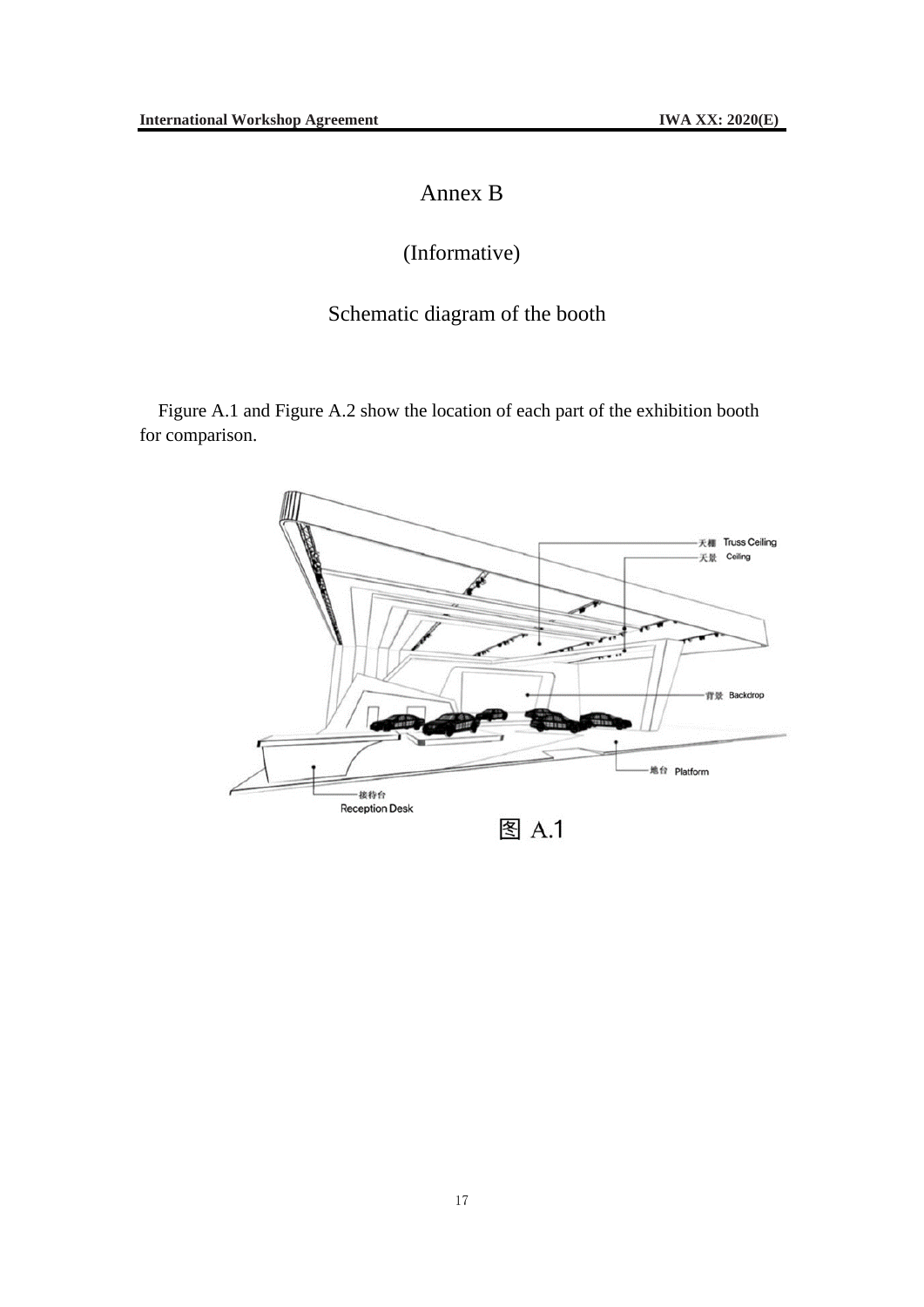

图 A.2